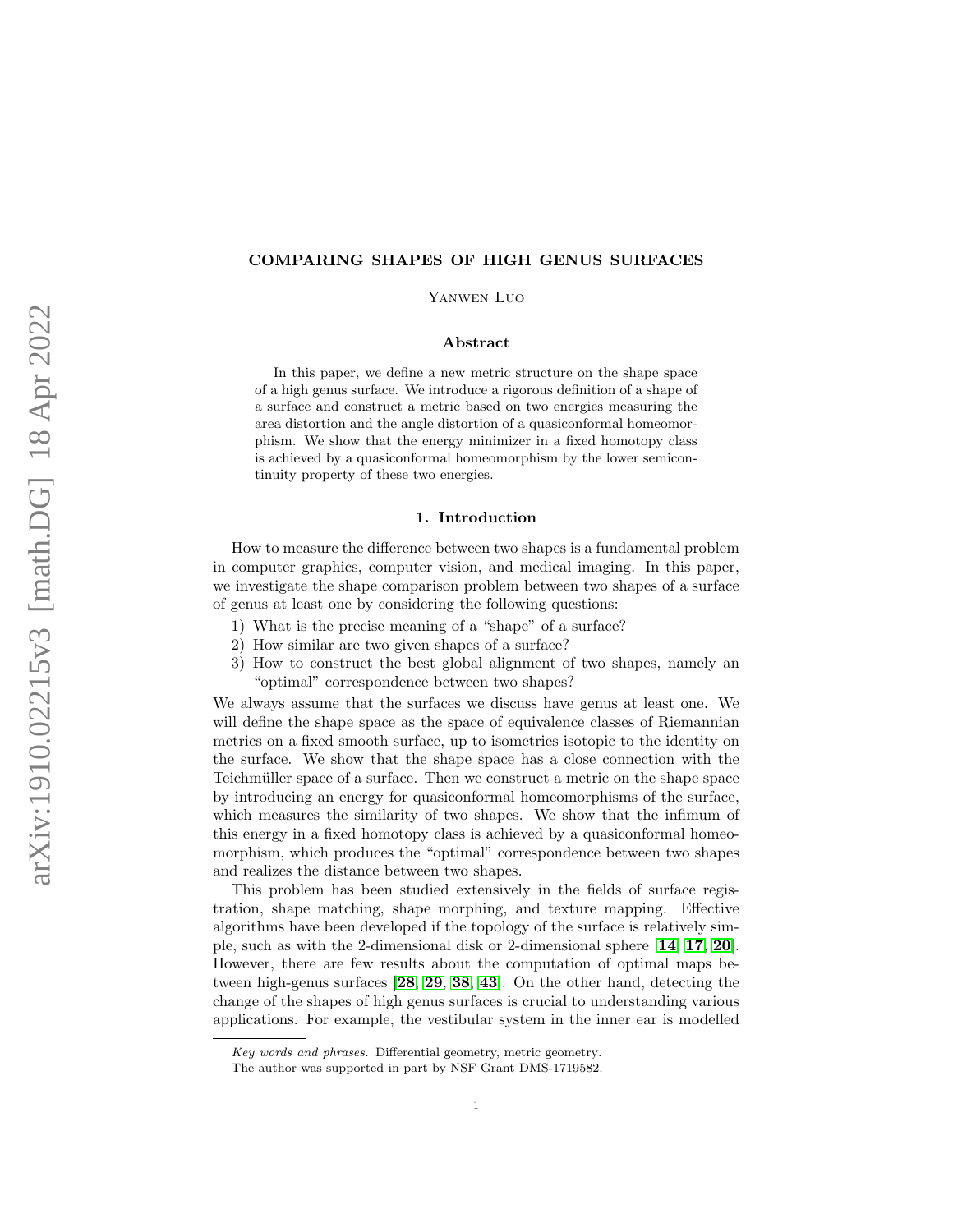by a genus-three surface, and the morphometry of the vestibular system has been an active research field in the analysis of Adolescent Idiopathic Scoliosis Disease<sup>[[37](#page-18-4)]</sup>. In the study of deformity of the vertebrae, the vertebrae bone is modeled by a genus-one surface[[26](#page-18-5)].

Comparing shapes of high genus surfaces is much more challenging than the case of the 2-sphere. Any two metrics on the 2-sphere are conformal to each other, but for high-genus surfaces, conformal maps are insufficient to measure the difference between two shapes. Algorithmically, the main difficulty is how to deal with the topology of the surfaces. One possible approach is to construct local injective maps from disk-like patches to some canonical domain and glue them to form a global map. This method requires a consistent way to cover the whole surface with patches. An alternative method is to cut the surface using a system of disjoint loops to a disk-like surface, but boundary conditions on the loops are not natural.

The key to measuring the difference between two surfaces is finding a metric structure on the shape space of a surface. More precisely, for a metric d defined on the shape space, given shapes  $F_1$ ,  $F_2$ , and  $F_3$ , we require the following properties:

- 1)  $d(F_1, F_2) \geq 0$ ;
- 2)  $d(F_1, F_2) = 0$  if and only if  $F_1$  and  $F_2$  represent the same element in the shape space;
- 3)  $d(F_1, F_2) = d(F_2, F_1);$
- 4)  $d(F_1, F_2) + d(F_2, F_3) \geq d(F_1, F_3)$ .

These properties of metric structures imply that we can distinguish two different shapes if the two shapes are not isometric, independent of the order and stable under small perturbations or noise.

The main result of this paper gives a metric structure  $d$  on the shape space of a high genus surface  $\mathcal{S}(F)$ , based on the energy  $E(f)$  for a quasiconformal homeomorphism f between two shapes. More precisely, we prove the following theorem in Section 4 of this paper.

**Theorem 1.1.** Let  $F$  be a closed orientable connected surface of genus  $g \geq 1$ . The function d induces a metric on the space of shapes  $\mathcal{S}(F)$ . Moreover, for any pair of shapes  $(F, g_1)$  and  $(F, g_2)$ , there exists a quasiconformal homeomorphism  $f:(F,g_1)\to (F,g_2)$  such that  $E(f)=d((F,g_1),(F,g_2)).$ 

This paper is organized as follows. In Section 2, we summarize previous work related to the computation of special maps between surfaces and some necessary mathematical background. In Section 3, we define the space of shapes  $\mathcal{S}(F)$  and establish its connection with the Teichmüller space. In Section 4, we introduce an energy  $E(f)$  for a quasiconformal homeomorphism f on a surface and prove that this energy provides a metric d on the shape space  $\mathcal{S}(F)$ , and an "optimal" correspondence between two shapes.

# 2. Prior Work and Preliminary

In this section, we summarize related work about various definitions of shape spaces and computational methods to find maps between surfaces. We assume that we have a closed connected orientable surface, a genus-zero surface  $\mathbb{S}^2$  or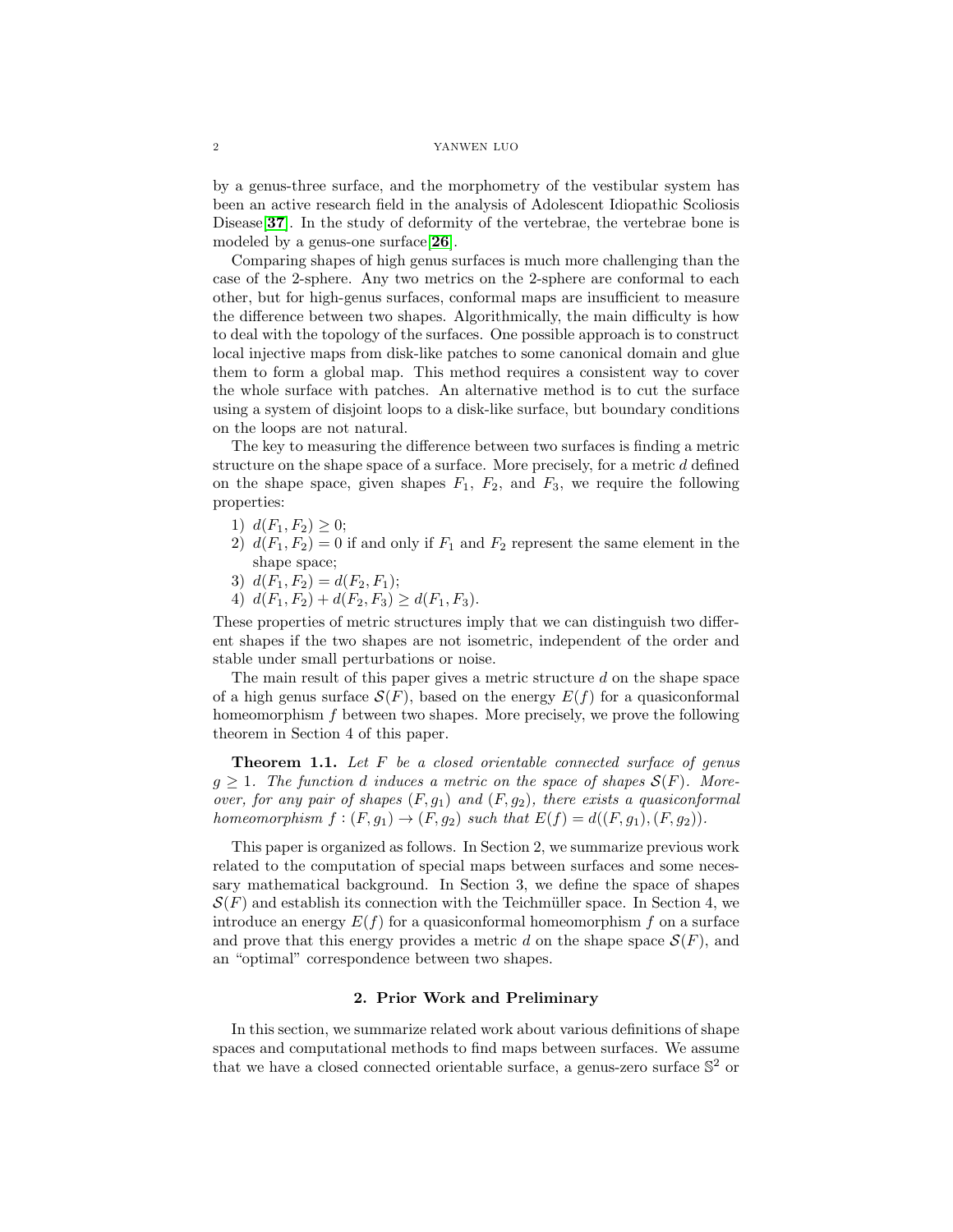high-genus surface F with genus  $g \geq 1$ . Here we focus on three types of wellknown classes maps between surfaces: conformal maps, harmonic maps, and quasiconformal maps. A comprehensive survey about surface parametrization using these maps can be found in Floater and Hormann  $[13]$  $[13]$  $[13]$ .

2.1. Conformal maps and Harmonic maps. Conformal maps are the most familiar maps among these three maps. In the smooth theory, the fundamental result is the Uniformization Theorem (see e.g.  $[22]$  $[22]$  $[22]$ ).

**Theorem 2.1.** Every Riemannian metric on a closed surface  $F$  is conformally equivalent to a complete Riemannian metric with constant curvature  $+1$ , 0, or -1, the sign depending on the sign of its Euler characteristic  $\chi(F)$ . The metric is unique up to isometry isotopic to the identity if the Euler characteristic is negative.

The general theory of harmonic maps between two  $n$ -dimensional manifolds was developed by Eells and Sampson[[8](#page-17-5)]. We restrict our attention to the case of surfaces. The *Dirichlet energy* of a map between two surfaces  $f : (F_1, m_1) \rightarrow$  $(F_2, m_2)$  is defined by

$$
E_D(f) = \int_{F_1} ||df||^2 dA
$$

where df is the differential of f, considered as a section to the bundle  $T^*F_1 \otimes$  $TF_2$  with a metric induced from  $m_1$  and  $m_2$ . It can be regarded as the measurement of total stretching of the map  $f$ . A map is *harmonic* if it is a critical point of the Dirichlet energy among maps in its homotopy class.

One of the earliest results about harmonic maps in the plane is the Rado-Kneser-Choquet theorem[[5](#page-17-6)].

**Theorem 2.2.** Suppose  $\phi : \mathbb{D} \to \mathbb{R}^2$  is a harmonic map sending the boundary  $\partial \mathbb{D}$  homeomorphically into the boundary  $\partial \Sigma$  of some convex region  $\Sigma \subset \mathbb{R}^2$ . Then  $\phi$  is one to one.

When it comes to general surfaces, a fundamental question is the existence and uniqueness of harmonic maps in a given homotopy class of maps between two surfaces. Here we summarize the results proved by Jost[[23](#page-17-7)], Schoen and Yau<sup>[</sup>[33](#page-18-6)], Coron and Helein<sup>[[4](#page-17-8)]</sup>, and Markovic and Mateljevic<sup>[[31](#page-18-7)]</sup>.

**Theorem 2.3.** Given two Riemannian metrics on a surface  $F$  and a diffeomorphism f, there exists a diffeomorphism which is a critical point of the Dirichlet energy in the homotopy class of f. If the genus of F satisfies  $g > 1$ , then this diffeomorphism is unique.

Tons of results have been developed to compute conformal maps and harmonic maps between surfaces  $[41, 35]$  $[41, 35]$  $[41, 35]$  $[41, 35]$  $[41, 35]$ . Among these results, the theory of discrete conformal geometry including circle packings and vertex scaling provide solid mathematical foundations and effective algorithms to compute discrete conformal maps between polyehedral surfaces [[34](#page-18-10), [18](#page-17-9), [16](#page-17-10), [15](#page-17-11), [30](#page-18-11), [40](#page-18-12), [39](#page-18-13), [42](#page-18-14)].

2.2. Quasiconformal maps and the Teichmüller maps. Quasiconformal maps provide a generalization of conformal maps between surfaces, arising naturally when we want to compare two conformal structures on a surface.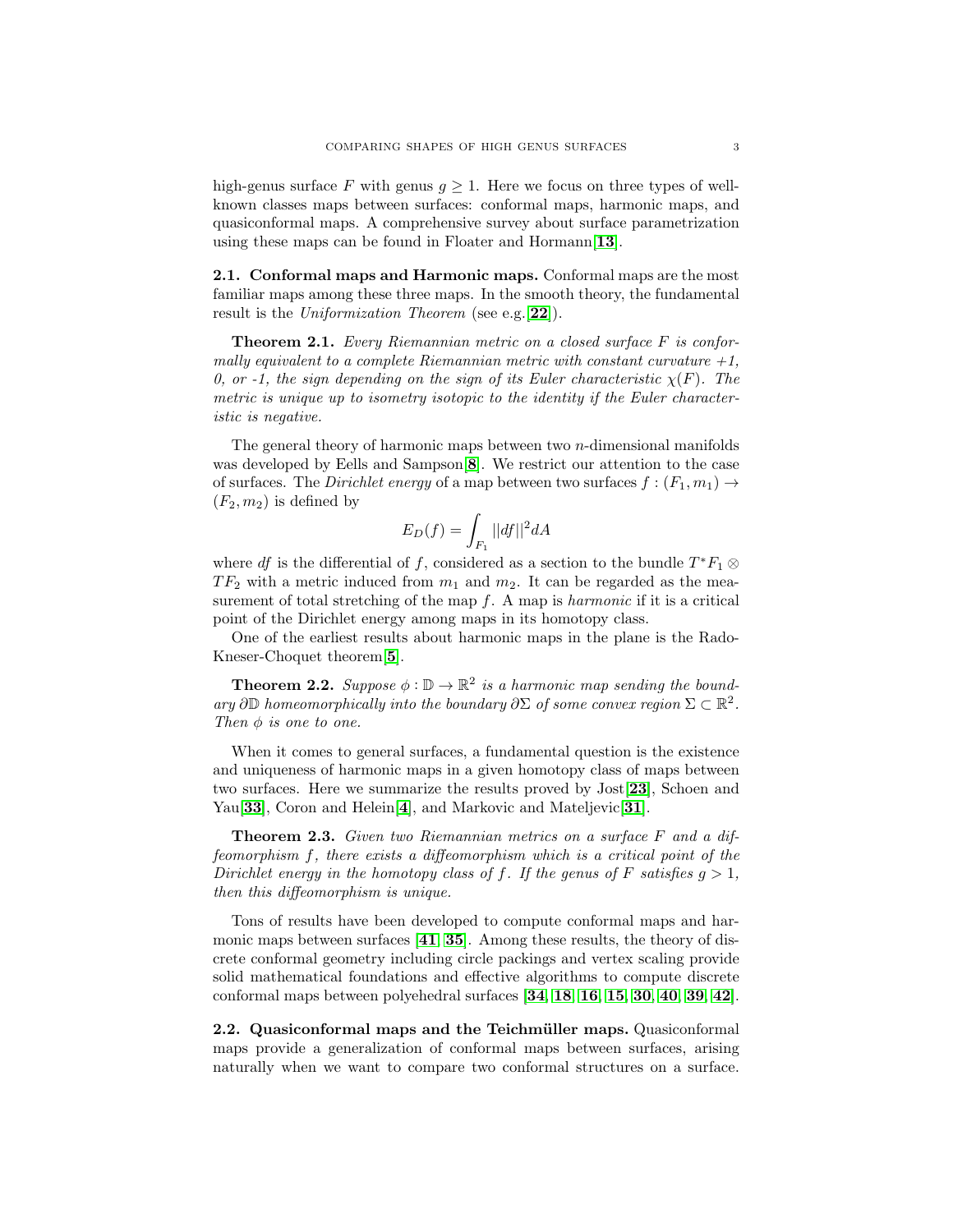

Figure 1. Quasiconformal maps

Let  $f: D \to \mathbb{C}$  be an orientation preserving diffeomorphism from a region D in C. We can consider the Beltrami coefficient

$$
\mu_f(z) = \frac{f_{\bar{z}}}{f_z}
$$

.

If f is conformal, then  $f_{\bar{z}}=0$  so  $\mu_f=0$ . The Jacobian of f is given by  $J(f) = |f_z|^2 - |f_{\bar{z}}|^2$  which is positive by assumption. Hence  $|\mu_f|$  varies from 0 to 1, measuring the deviation of  $f$  from a conformal map. An alternative quantity K varying from 1 to  $\infty$ , called the *dilatation*, is defined by

$$
K_f(z) = \frac{1 + |\mu_f|}{1 - |\mu_f|}.
$$

Geometrically, at each point z in D, df maps circles in  $T_pD$  to ellipses in  $T_{f(p)}\mathbb{C} = \mathbb{C}$ . The dilatation  $K_f(z)$  is the ratio of the major axis to the minor axis of the ellipse. Then we call the map  $f$  a  $K$ -quasiconformal map if there exists a  $K > 0$  such that

$$
\sup_{z \in D} K_f(z) = \sup_{z \in D} \frac{1 + |\mu_f(z)|}{1 - |\mu_f(z)|} \le K.
$$

The composition of a  $K_1$ -quasiconformal map with a  $K_2$ -quasiconformal is a  $K_1K_2$ -quasiconformal map. Quasiconformal maps can be generalized further to non-differentiable maps using several mutually equivalent geometric and measure-theoretic definitions [[22](#page-17-4)].

Every quasiconformal map  $f: D \to \mathbb{C}$  gives rise to a Beltrami coefficient  $\mu_f(z)$  defined on D. A remarkable theorem proved by Ahlfors and Bers (see, e.g.[[9](#page-17-12)]) states the converse is also true.

**Theorem 2.4.** If  $\mu \in L^{\infty}(\mathbb{C})$  and  $||\mu||_{\infty} < 1$ , there exists a unique quasiconformal homeomorphism  $f : \tilde{\mathbb{C}} \to \tilde{\mathbb{C}}$  fixing 0, 1, and  $\infty$ , satisfying  $\mu = \mu_f$ almost everywhere.

Since the composition of quasiconformal maps with conformal maps is again quasiconformal with the same maximal dilatation, we can define quasiconformal maps  $f : F_1 \to F_2$  between Riemann surfaces using local charts. Then the Beltrami coefficient is a  $(-1, 1)$ -form  $\mu d\bar{z}/dz$  instead of a function, but  $|\mu|$  is well-defined on the surface. We can define the corresponding dilatation of a map  $f$ 

$$
K_f = \sup_{p \in F} \frac{1 + |\mu_f(p)|}{1 - |\mu_f(p)|}.
$$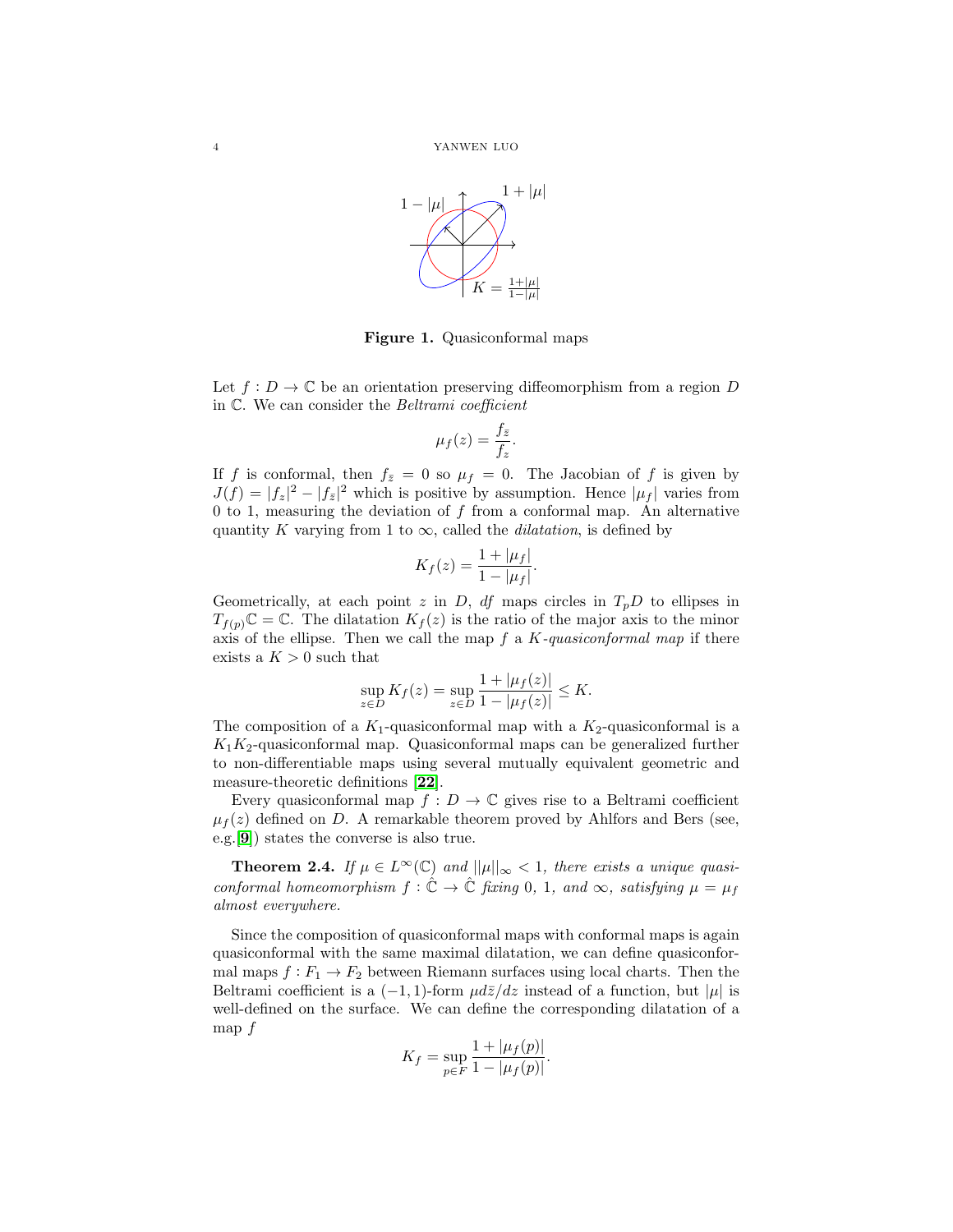This quantity measures the difference between two conformal structures, or equivalently, two hyperbolic structures for higher genus surfaces. We have the following extremal problem in a given homotopy class: find a map  $f_0$  achieving this infimum of the dilatation in a homotopy class satisfying

 $K_{f_0} = \inf\{K_f | f$  in a given homotopy class}.

This map is called an *extremal quasiconformal map* in the given homotopy class between two Riemann surfaces. For surfaces  $F_q$  with genus  $g > 1$ , the extremal quasiconformal map in certain special coordinates is locally an affine map except for some singularities, called the *Teichmüller map*. The fundamental theorem about a Teichmüller map is the Teichmüller's theorem (see e.g.  $[9]$  $[9]$  $[9]$ ).

**Theorem 2.5.** There exists a unique Teichmüller map in every homotopy class of homeomorphisms of  $F_g$  with  $g > 1$  between two conformal structures on  $F_g$ .

# 3. The Space of Shapes

We need to define rigorously the space of "shapes" before constructing metrics on it. Various notions of shape spaces of curves and surfaces in  $\mathbb{R}^2$  or  $\mathbb{R}^3$  have been formulated from different perspectives with applications in computational geometry and computer graphics. An overview of various notions about shapes is given by Bauer, Bruveris and Minchor[[1](#page-16-0)].

In this paper, we will introduce the space of shapes on surfaces from an intrinsic point of view. The idea uses the work by Ebin[[7](#page-17-13)], Fischer and Tromba[[11](#page-17-14), [36](#page-18-15)], Earle and Eells[[6](#page-17-15)]. We will summarize their work, define the shape space of a surface and complete the picture of its connection with the Teichmüller space.

3.1. Space of Riemannian metrics and its quotients. From the intrinsic viewpoint, the natural space to consider is the space of all smooth metric tensors on a given surface  $F$ , denoted by  $\mathcal{M}$ . Let  $TF$  and  $T^*F$  be the tangent and cotangent bundle, then a metric tensor is a section of  $S^2T^*F$ , the bundle of all symmetric  $(0,2)$ -type tensors. Since a metric tenor is positive definite, all metric tensors on  $F$  form a convex subset of the infinite-dimensional vector space of sections of symmetric 2-tensors, denoted by  $\Gamma(S^2T^*F)$ .

The tangent space at any element of  $M$ , being a subset of a vector space, is naturally isomorphic to  $\Gamma(S^2T^*F)$ . In the tangent space at g in M, there is a natural inner product induced by  $g$  on arbitrary tensor fields, defined as

$$
(h,k)_g = \int_F tr_g(hk)dvol_g
$$

where h and k are in  $\Gamma(S^2T^*F)$  identified with the tangent space at g and  $dvol<sub>g</sub>$  is the volume form. In local coordinates, they are represented by

 $tr_g(hk) = g^{ij}g^{lm}h_{il}k_{jm}$  and  $dvol_g = \sqrt{det(g)}dx_1dx_2$ .

Clarke[[3](#page-17-16)] explored the basic properties of this metric, showing that this metric, originally defined as a weak Riemannian metric, was indeed a metric.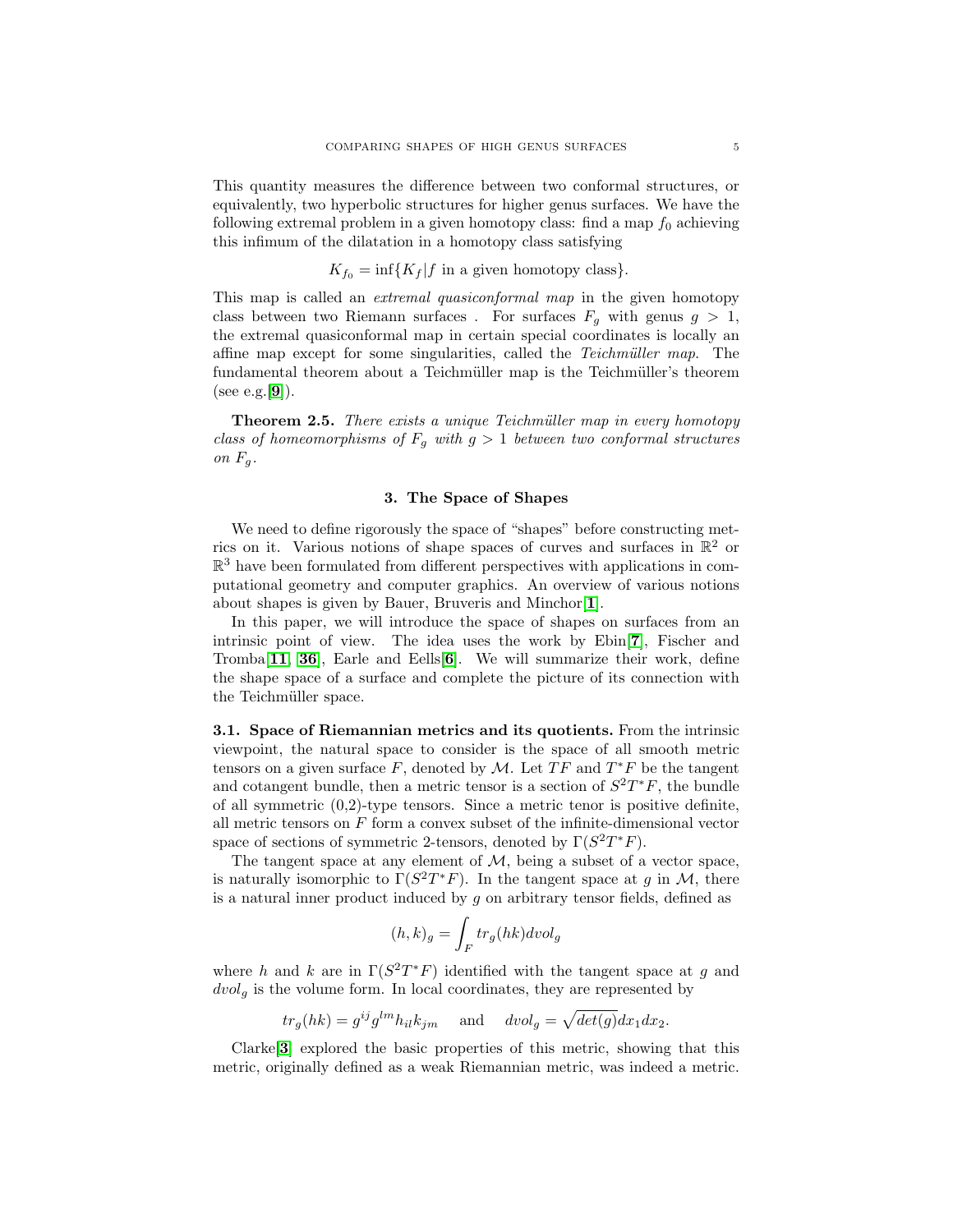Furthermore, it coincides with the Weil-Petersson metric when restricted to the Teichmüller space.

It is hard to compute the natural  $L^2$  metric defined above on the space M. Besides,  $M$  contains redundant information: two metric tensors h and k may describe the isometric surface with different parametrizations. Therefore we would like to simplify the definition of the space of shapes for a given surface  $F$ , as the quotient of  $M$  by certain groups acting on  $M$ .

There are three topological groups acting naturally on the space of metrics: the space  $P$  of all smooth functions on surface  $F, D$  the orientation-preserving diffeomorphism group of F and its normal subgroup  $\mathcal{D}_0$ , the group of diffeomorphisms isotopic to the identity. The group  $\mathcal D$  acts on  $\mathcal M$  as isometries by pull-back

$$
\mathcal{D} \times \mathcal{M} \to \mathcal{M} \quad (f, g) \to f^*g.
$$

The action of  $\mathcal{D}_0$  is its restriction. The action of  $\mathcal P$  on  $\mathcal M$  is the multiplication of positive functions with metric tensors

$$
\mathcal{P} \times \mathcal{M} \to \mathcal{M} \quad (u, g) \to e^u g.
$$

When we consider the two group actions above, an immediate question is whether we have a bundle structure. The natural topology for  $M$ ,  $D$  and  $P$ is the smooth Frechet topology, which means that two metrics are close if all the coefficients and their derivatives are close under the supremum norm in every chart. The implicit function theorem and its consequences are not true in general for this topology. Hence in Ebin[[7](#page-17-13)] and Fischer[[10](#page-17-17), [11](#page-17-14)],  $M$ ,  $D$ , and  $P$  are modelled in the corresponding Sobolev spaces. These spaces contain maps which have square integrable partial derivatives up to sufficiently large order  $s > 1$  in every local charts, denoted by  $\mathcal{M}^s$ ,  $\mathcal{D}^{s+1}$ , and  $\mathcal{P}^s$  respectively.

The space  $\mathcal{M}^s$  forms an open convex subset in the Hilbert space  $\Gamma^s(S^2T^*F)$ , hence a Hilbert manifold. The space  $\mathcal{P}^s$  corresponds to the Sobolev space  $H<sup>s</sup>(F, \mathbf{R})$ . Then the multiplication and inverse are continuous, hence  $\mathcal{P}^s$  is an abelian Hilbert Lie group. Ebin[[7](#page-17-13)] proved that  $\mathcal{D}^{s+1}$  was also a Hilbert Lie group. Then we can apply the following theorem in [[11](#page-17-14)] for the action of a Hilbert Lie group on an infinite-dimensional manifold, which will induce a smooth structure on the shape space, the space of pointwise conformal classes and the Teichmüller space.

**Theorem 3.1.** Let a smooth Hilbert Lie group  $G$  act on a smooth Hilbert manifold  $N$ . If the action is smooth, proper, and free, then:

- For all  $x \in \mathcal{N}$ , the orbit of x by  $\mathcal{G}$ , denoted by  $\mathcal{G}_x$ , is a closed smooth submanifold in  $N$ ;
- The quotient space  $\mathcal{N}/\mathcal{G}$  is a smooth manifold;
- The quotient map  $\pi : \mathcal{N} \to \mathcal{N}/\mathcal{G}$  is a smooth submersion. It has the structure of a smooth principle fibre bundle.

Fischer and Tromba<sup>[[11](#page-17-14)]</sup> considered the action of  $\mathcal{P}^s$  on  $\mathcal{M}^s$ , where two metrics were in the same orbit if they differed by a factor  $u \in \mathcal{P}^s$ , namely they were pointwise conformal to each other. The quotient manifold of this group action on  $\mathcal{M}^s$  is the space of pointwise conformal structures on  $F$ , denoted by  $\mathcal{C}^s$ . By Theorem 3.1 above, they clarified the differential structure for  $\mathcal{C}^s$  in  $[11]$  $[11]$  $[11]$ .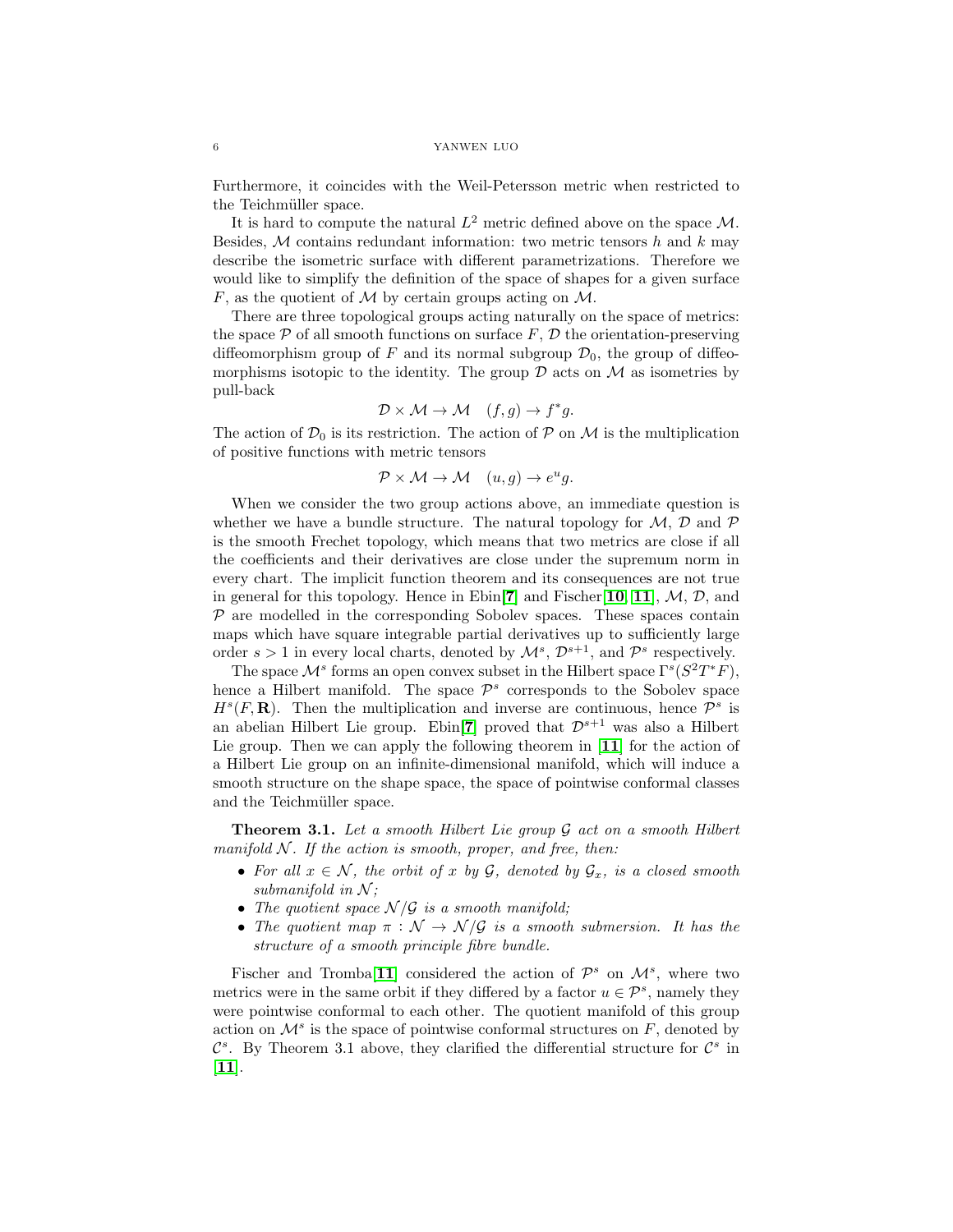**Theorem 3.2.** The group action  $P : \mathcal{P}^s \times \mathcal{M}^s \to \mathcal{M}^s$  is smooth, free, and proper. The quotient space  $\mathcal{C}^s = \mathcal{M}^s/\mathcal{P}^s$  by the quotient map  $\pi : \mathcal{M}^s \to$  $\mathcal{M}^s/\mathcal{P}^s = \mathcal{C}^s$ , is a contractible smooth Hilbert manifold, and  $(\mathcal{M}^s, \mathcal{C}^s, \pi)$  has the structure of a trivial principle fiber bundle with structure group  $\mathcal{P}^s$ . The orbit  $\mathcal{P}^s g$  for any g is a closed smooth submanifold diffeomorphic to  $\mathcal{P}^s$ .

For surfaces with genus at least two, there is a unique hyperbolic metric in each conformal class of metrics. Let  $\mathcal{M}_{-1}$  and  $\mathcal{M}_{-1}^s$  be the space of all smooth hyperbolic metrics and the corresponding Hilbert manifold, then Fischer and Tromba [[11](#page-17-14)] proved that  $\mathcal{M}_{-1}^s$  and  $\mathcal{C}^s$  were diffeomorphic, so we can use them interchangeably.

We can take further quotient of  $\mathcal{C}^s$  by group action of  $\mathcal{D}_0^{s+1}$ . This quotient gives a trivial fibre bundle description of the Teichmüller space  $\mathcal{T}^s$  in [[6](#page-17-15), [11](#page-17-14)].

**Theorem 3.3.** Assume a surface F is of genus  $g > 1$ . The group action  $\mathcal{D}_0^{s+1} \times \mathcal{C}^s \to \mathcal{C}^s$  by pullback is smooth, free, and proper. The quotient space is the Teichmüller space  $\mathcal{T}^s$ , and the quotient map  $\pi: \mathcal{C}^s \to \mathcal{C}^s/\mathcal{D}_0^{s+1} = \mathcal{T}^s$  gives a trivial principle fibre bundle structure to  $(C^s, \mathcal{T}^s, \pi)$ .

The two groups can be combined to form a semidirect product  $\mathcal{D}_0^{s+1} \ltimes \mathcal{P}^s$ , which is called the *conformorphism group* in Fischer<sup>[[10](#page-17-17)]</sup> denoted by  $\mathcal{E}_0^s$ . It acts on  $\mathcal{M}^s$  by

$$
\mathcal{E}_0^s \times \mathcal{M}^s \to \mathcal{M}^s \quad ((f, u), g) \to e^u \cdot f^* g;
$$
  

$$
(f_1, u_1) \cdot (f_2, u_2) = (f_2 \circ f_1, e^{u_2 + (u_1 \circ f_2)}).
$$

The quotient of the group action on  $\mathcal{M}^s$  gives the Teichmüller space  $\mathcal{T}^s$ . This follows since  $\mathcal{P}^s$  is a normal subgroup of  $\mathcal{E}_0^s$  hence the two-step quotient  $(M^{s}/\mathcal{P}^{s})/\mathcal{D}_{0}^{s}$  is isomorphic structure to  $\mathcal{M}^{s}/\mathcal{E}_{0}^{s}$  [[10](#page-17-17)]. In summary, we have the following diagram with two trivial fibre bundle structures

$$
\begin{array}{c}\mathcal{M}^{s} \\ \mathcal{P}^{s} \downarrow \searrow \mathcal{E}^{s}_{0} \\ \mathcal{C}^{s} \stackrel{\mathcal{D}^{s+\Gamma_{\lambda}}_{0}}{\longrightarrow} \mathcal{T}^{s}\end{array}
$$

.

Given these two trivial bundle structures, we can formally write  $\mathcal{M}^s$  =  $\mathcal{P}^s \times \mathcal{D}_0^{s+1} \times \mathcal{T}^s$ . It means that for any given metric  $g \in \mathcal{M}^s$ , there exist elements in  $u \in \mathcal{P}^s$ ,  $f \in \mathcal{D}^s$  and  $[\tau] \in \mathcal{T}^s$  such that  $g = e^u f^*(\sigma([\tau])) \in \mathcal{M}^s$ . Here we don't have a canonical choice for a section  $\sigma : \mathcal{T}^s \to \mathcal{M}_{-1}^s$ , although a global section exists since the bundle is trivial.

3.2. The space of shapes and its quotient. Motivated by the definition of the Teichmüller space, we define the space of shapes as follows.

**Definition 3.4.** Let  $F$  be a closed orientable connected surface. The *space* of shapes of F, or the shape space, denoted by  $\mathcal{S}(F)$ , is the space of equivalence classes of metrics on the surface  $F$ , where two metrics  $g_1$  and  $g_2$  are equivalent if there exists an isometry  $f : (F, g_1) \to (F, g_2)$  isotopic to the identity.

This space is the quotient of M by the action of  $\mathcal{D}_0$  as pullbacks. Alternatively, we can regard the elements in the shape space as equivalence classes of marked surfaces, denoted by  $(F_i, \phi_i, g_i)$ , where  $F_i$  is a surface with metric  $g_i$  diffeomorphic to F via a marking  $\phi_i : F_i \to F$ . Two marked Riemannian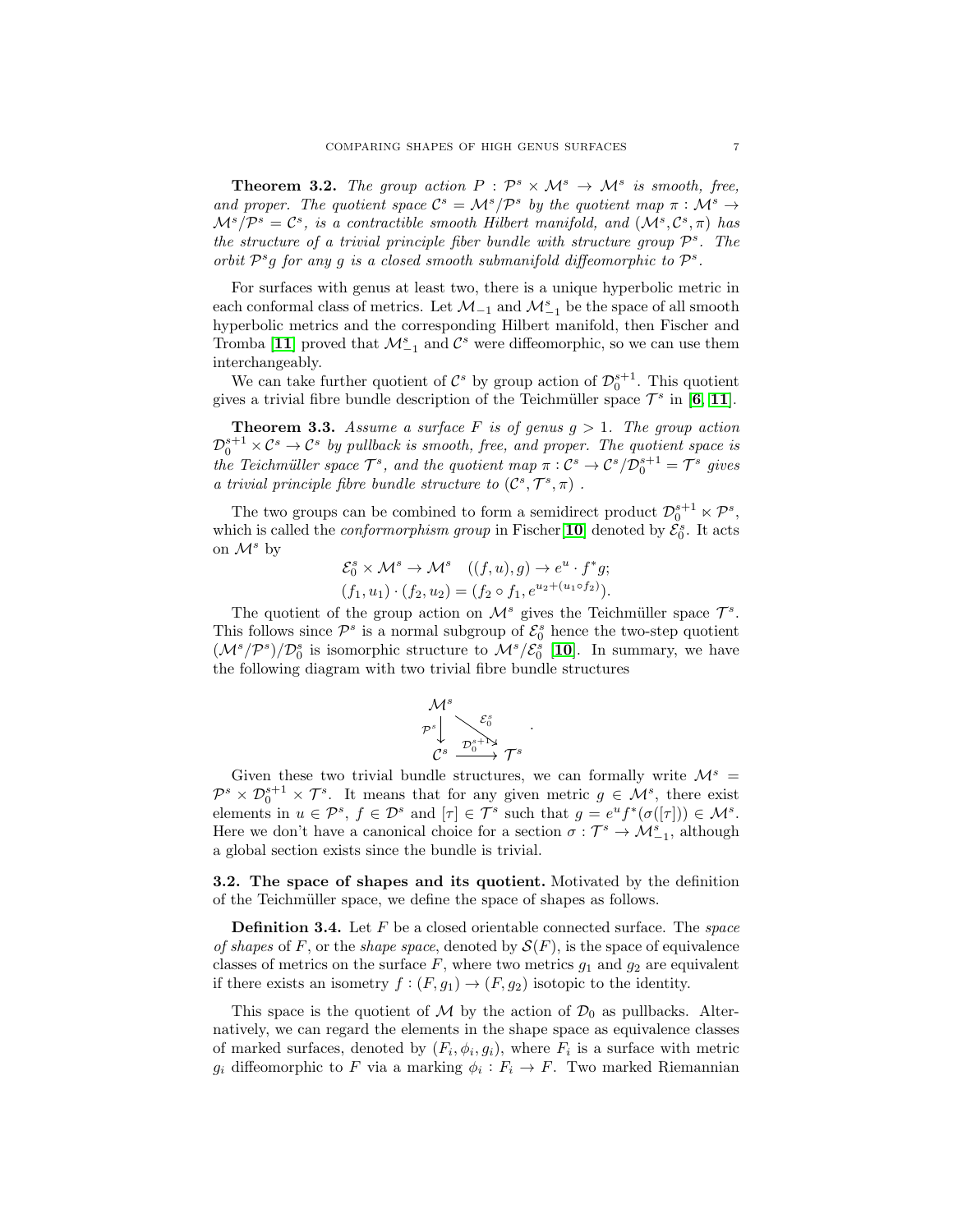surfaces  $(F_1, \phi_1, g_1)$  and  $(F_2, \phi_2, g_2)$  are equivalent if there exists an isometry  $f:(F_1,g_1)\to (F_2,g_2)$  so that  $f\circ \phi_1$  is isotopic to  $\phi_2$ .

We show that  $S^s$ , the Hilbert manifold arising as the quotient manifold of the action by  $\mathcal{D}_0^{s+1}$  on  $\mathcal{M}^s$ , has a principal bundle structure, which defines the differential structure on the shape space  $S^s$ .

**Theorem 3.5.** The action by  $\mathcal{D}_0^{s+1}$  on the space  $\mathcal{M}^s$  is smooth, free, and proper if the surface F has genus  $g > 1$ . Hence the quotient space  $S^s =$  $\mathcal{M}^{s}/\mathcal{D}_{0}^{s+1}$  is a smooth Hilbert manifold, and the quotient map  $\pi$  :  $\mathcal{M}^{s} \rightarrow$  $\mathcal{M}^{s}/\mathcal{D}_{0}^{s+1} = \mathcal{S}^{s}$  is smooth.  $(\mathcal{M}^{s}, \mathcal{S}^{s}, \pi)$  has the structure of a principle fibre bundle with structure group  $\mathcal{D}_0^{s+1}$ .

*Proof.* The smoothness of the action of  $\mathcal{D}^{s+1}$  on  $\mathcal{M}^s$  was proved in detail by Ebin<sup>[[7](#page-17-13)]</sup>. The properness of the action of  $\mathcal{D}^{s+1}$  was given by Palais and Fischer (see, e.g. [[36](#page-18-15)]) using a straightforward computation, so the same holds for the action of its normal subgroup  $\mathcal{D}_0^{s+1}$ . Hence we only need to prove that the action is free. We need to show that if  $f^*g = g$  and  $\mathcal{D}_0^{s+1}$ , then f has to be the identity.

We prove it with harmonic maps. By Coron and Helein $[4]$  $[4]$  $[4]$ , any smooth harmonic diffeomorphism between two compact Riemannian surfaces is a minimizer of the Dirichlet energy in its homotopy class, and it is unique if the genus is larger than 1. Hence for any metric  $g_0$  on a surface  $F$ , if we have an isometry  $f:(F, g_0) \to (F, g_0)$  isotopic to the identity, it has to be the identity by the uniqueness of harmonic maps, since the identity is a harmonic map. q.e.d.

In the previous discussions, we consider all the spaces to be in the category of Hilbert manifolds  $\mathcal{M}^s$ ,  $\mathcal{S}^s$ ,  $\mathcal{C}^s$ , and  $\mathcal{T}^s$  for sufficient large  $s > 0$ , to guarantee the continuity of metric tensors and their derivatives. By choosing the category of the Inverse Limit Hilbert structure, or ILH-structure, defined by Omori[[32](#page-18-16)], the results above also hold for ILH-Lie groups  $\mathcal{P}, \mathcal{D}_0$ , and spaces  $\mathcal{M}, \mathcal{M}_{-1}, \mathcal{S},$  $\mathcal{T}$ (see, e.g. [[11](#page-17-14)]), so we will use this category in the rest of this paper. Notice that if the genus g of F is larger than one, the corresponding spaces  $\mathcal M$  and  $\mathcal{D}_0$  are contractible in this category, so the shape space  $\mathcal{S}(F)$  is a contractible space, and the bundle structure  $(\mathcal{M}, \mathcal{S}, \pi)$  is trivial.

Our next goal is to understand the connection between the space of shapes S and the Teichmüller space  $\mathcal T$ . There is a natural projection from S to  $\mathcal T$ . By the Uniformization Theorem, there exists a unique hyperbolic metric  $\bar{g}$  in the conformal class of g. The identity map  $id : (F, g) \to (F, \bar{g})$  is conformal, so we can define the following projection

$$
j: \mathcal{S} \to \mathcal{T} \quad [g] \to [\bar{g}].
$$

**Lemma 3.6.** The projection map  $j : \mathcal{S} \to \mathcal{T}$  is well-defined and smooth.

*Proof.* Given  $g_1$  and  $g_2$  representing one equivalent class in S and their conformally equivalent hyperbolic metrics  $\bar{g}_1$  and  $\bar{g}_2$ , we have an isometry  $f:(F, g_1) \to (F, g_2)$  isotopic to the identity. It induces a conformal map from  $(F, \bar{g}_1)$  to  $(F, \bar{g}_2)$  by  $\bar{f} = id \circ f \circ id^{-1}$ , since  $id^{-1}$ , f and id are conformal. Then  $\bar{f}$  has to be an isometry since conformal diffeomorphisms between hyperbolic surfaces are isometries. Hence  $\bar{g}_1$  and  $\bar{g}_2$  represent the same element in the Teichmüller space.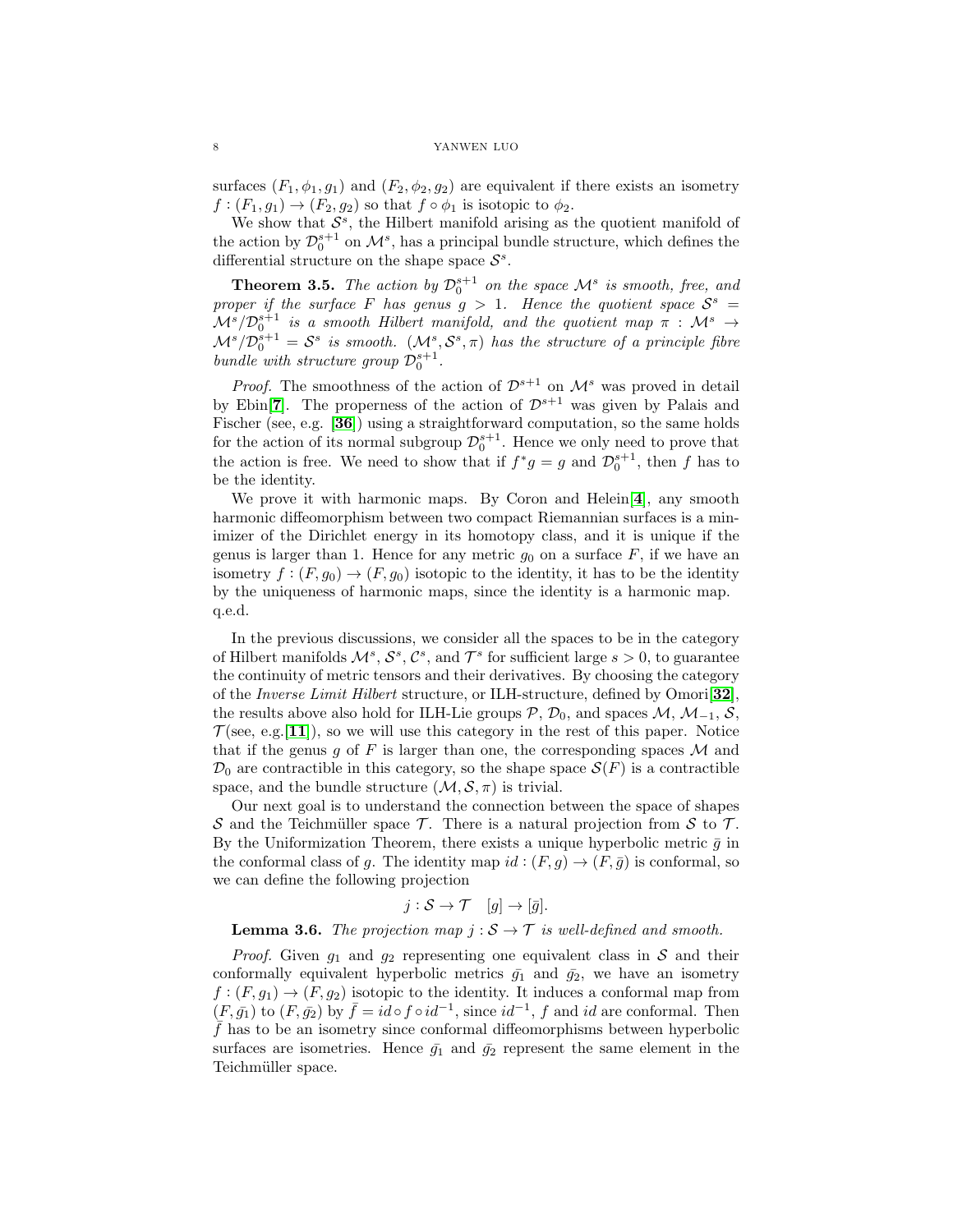This projection can be constructed explicitly using the bundle structure of S. Since the bundle structure of M over S is trivial, there exists a smooth global section  $\sigma : \mathcal{S} \to \mathcal{M}$ . We can compose this section with the two smooth projections from  $M \to M_{-1}$  and  $M_{-1} \to \mathcal{T}$  to construct the projection j. q.e.d.

Unfortunately we can't take the quotient of  $S$  by the group action of  $P$  directly to construct a well-defined group action. This is due to the fact that a function  $u \in \mathcal{P}$  has a fixed value at a fixed point while every element in S can be represented using different metrics, which achieve possibly different values at a fixed point. It can also be seen by the fact that  $\mathcal{D}_0$  is not a normal subgroup of  $\mathcal{E}_0$ , hence  $\mathcal{E}_0/(\mathcal{D}_0, 1)$  is not isomorphic to  $\mathcal P$  as groups.

In summary, we have four spaces  $M$ ,  $S$ ,  $C$ , and  $T$  in a commutative diagram

$$
\begin{array}{ccc}\nM & \xrightarrow{\mathcal{D}_0} & \mathcal{S} \\
\mathcal{P} & \searrow & \downarrow \\
\mathcal{E} & \xrightarrow{\mathcal{E}_0} & \downarrow \\
\mathcal{C} & \xrightarrow{\mathcal{D}_0} & \mathcal{T}\n\end{array}
$$

The group action  $\mathcal{D} \times \mathcal{M} \rightarrow \mathcal{M}$  is more subtle since certain metric tensors have non-trivial symmetries. For example, hyperbolic surfaces with genus q may have isometry groups with order up to  $84(g-1)(\text{see, e.g.}[\mathbf{9}]).$  $84(g-1)(\text{see, e.g.}[\mathbf{9}]).$  $84(g-1)(\text{see, e.g.}[\mathbf{9}]).$ 

The diagram above holds for surfaces F with  $g > 1$ . For the torus, its diffeomorphism group  $\mathcal{D}_0$  could contain non-trivial isometries, so the action of  $\mathcal{D}_0$  on M may not be free. By Earle and Eells[[6](#page-17-15)],  $\mathcal{D}_0$  is not contractible and has the same homotopy type as the torus, so the shape space  $S$  is not contractible. It does not fit in the picture for higher genus cases. Nevertheless, we define a metric structure on the shape space of a surface  $F$ , including the torus in the next section.

## 4. Metrics on the Space of Shapes on Surfaces

In this section, we define a distance function between two shapes in the shape space S of a closed orientable surface F of genus  $g \geq 1$ . We first discuss how to compare shapes using diffeomorphisms, then define a metric based on two energies defined for quasiconformal homeomorphisms on F.

4.1. Measurement of distortion. To compare two shapes, we find an "optimal" diffeomorphism between two shapes on a surface and measure its deviation from an isometry. In general, we can measure the distortion of  $f$ :  $(F, g_1) \rightarrow (F, g_2)$  by the singular values of its differential, where the differential at a point p is

$$
df_p: (T_pF, g_1) \to (T_{f(p)}F, g_2).
$$

With an appropriate orthonormal basis in each metric, it can be expressed as

$$
df_p = T = \begin{bmatrix} \lambda_1(p) & 0 \\ 0 & \lambda_2(p) \end{bmatrix}.
$$

where  $\lambda_1(p)$  and  $\lambda_2(p)$  are the singular values of  $df_p$  as a linear transformation. The area distortion of f at p is measured by the Jacobian  $J_f(p) = \lambda_1(p)\lambda_2(p)$ . The ratio of the two singular values at  $p \in F$  corresponds to the eccentricity of the ellipse in the tangent space at  $f(p)$  shown in Figure 1. To measure the angle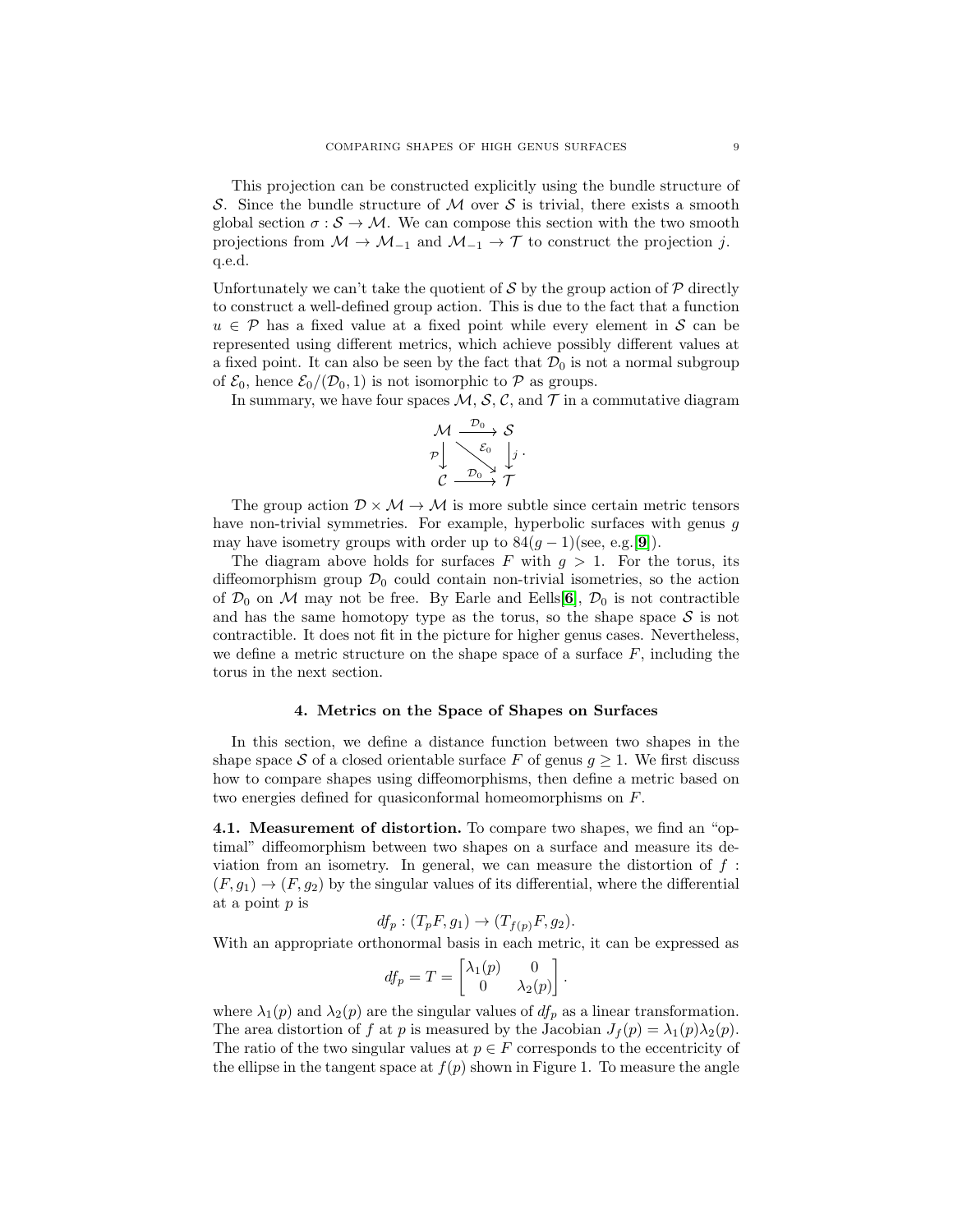distortion of f, we define the dilatation of f at p to be  $K_f(p) = \lambda_1(p)/\lambda_2(p)$ , assuming  $\lambda_1(p) \geq \lambda_2(p)$ .

Notice that we can extend these definitions from diffeomorphisms on  $F$  to quasiconformal homeomorphisms on  $F$ . For a quasiconformal homeomorphism f from a region  $\Omega \subset \mathbb{C}$  into  $\mathbb{C}$ ,  $f_z$  and  $f_{\bar{z}}$  are locally square-integrable, and f is differentiable almost everywhere. The Jacobian  $J_f$  is well-defined almost everywhere and locally integrable, and the essential supremum of  $K_f$  over the surface is bounded. Then we can show that both  $\lambda_1$  and  $\lambda_2$  are locally squareintegrable, satisfying the relations

$$
\lambda_1(p) = \sqrt{J_f(p)K_f(p)}
$$
 and  $\lambda_2(p) = \sqrt{\frac{J_f(p)}{K_f(p)}}$   $\forall p \in \Omega.$ 

Since the Jacobian and dilatation of  $f$  are local quantities, we can construct charts on a surface to show that  $\lambda_1$  and  $\lambda_2$  are well-defined and locally squareintegrable for quasiconformal homeomorphisms on the surface  $F$ .

Based on the two singular values  $\lambda_1$  and  $\lambda_2$ , we can define energies of f measuring the angle distortion and the area distortion of f respectively.

**Definition 4.1.** The *area distortion energy* of a quasiconformal homeomorphism  $f:(F,g_1)\to (F,g_2)$  is

$$
E_1(f) = \sqrt{\int_F (1 - \sqrt{\lambda_1(p)\lambda_2(p)})^2 dA_{g_1}}.
$$

The angle distortion energy of f is

$$
E_2(f) = \frac{1}{2} || \log \frac{\lambda_1(p)}{\lambda_2(p)} ||_{\infty}.
$$

where  $\lambda_1(p)$  and  $\lambda_2(p)$  are singular values of f at  $p \in F$ , and  $|| \cdot ||_{\infty}$  is the essential supremum norm on the functions on F.

Note that if f is a pointwise area-preserving, then  $E_1(f) = 0$ . If f is conformal,  $E_2(f) = 0$ . Both of them are zero if and only if f is an isometry.

4.2. Metric Structure for Genus Zero Surfaces. Hass and Koehl[[20](#page-17-2)] introduced a metric structure for smooth genus-zero surfaces from the intrinsic point of view. By the Uniformization Theorem, any two metrics  $g_1$  and  $g_2$ on  $S<sup>2</sup>$  are conformally equivalent. There exists a conformal diffeomorphism  $f:(S^2,g_1)\to (S^2,g_2)$  with a positive function  $\lambda_f$ , called the *conformal factor*, such that

$$
f^*(g_2) = \lambda_f^2 g_1
$$
 or  $g_2(f^*(v_1), f^*(v_2))_{f(p)} = \lambda_f^2(p)g_1(v_1, v_2)_p$ 

where  $v_1, v_2 \in T_p S^2$  for all  $p \in S^2$ . In looking for an energy minimizing map, we can restrict to the group of conformal diffeormophisms of the round 2 sphere, which coincides with the group of Mobius transformations isomorphic to  $PSL(2,\mathbb{C})$ . If we choose an appropriate orthonormal basis in the tangent space for each metric, the differential of a conformal diffeomorphism has a simple expression [[20](#page-17-2)]

$$
df_p = \begin{bmatrix} \lambda_f & 0 \\ 0 & \lambda_f \end{bmatrix}.
$$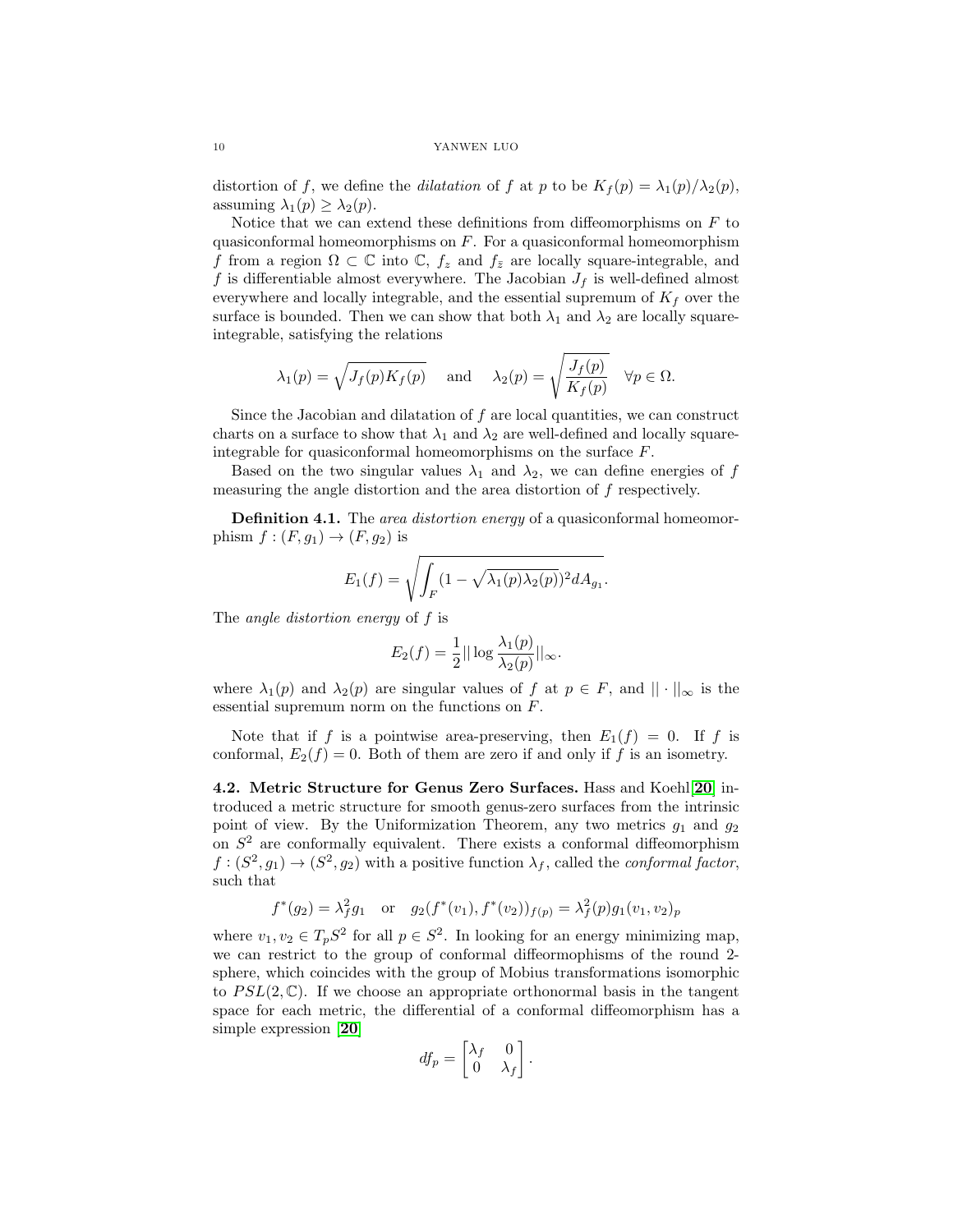For conformal maps we have  $E_2 = 0$  and  $E_1$  simplifies to

$$
E_1(f) = \sqrt{\int_{S^2} (1 - \lambda_f)^2 dA_{g_1}}.
$$

This idea leads to the definition of a metric on the space of shapes of  $S^2$  as  $d((S^2, g_1), (S^2, g_2)) = \inf \{E_1(f) | f : (S^2, g_1) \to (S^2, g_2) \text{ a conformal diffeomorphism}\}.$ 

In [[20](#page-17-2)], Hass and Koehl showed this function  $d : \mathcal{S} \times \mathcal{S} \to \mathbb{R}$  gave a metric, and the infimum was achieved by a conformal diffeomorphism. In their framework, the given two surfaces are mapped to the round 2-sphere by conformal maps  $c_1$  and  $c_2$ . They found an optimal conformal diffeomorphism  $c_2^{-1}$  ∘ m ∘  $c_1$  between the two surfaces by minimizing the symmetric distortion energy among the group of Mobius transformations. They proposed an algorithm to compute the distance between two triangulated surfaces and applied it to describe shapes of proteins and generate evolutionary trees of species [[19](#page-17-18), [24](#page-18-17), [25](#page-18-18)].



Figure 2. A framework to compare genus-zero surfaces. Picture is a courtesy of Hass and Koehl [[20](#page-17-2)].

4.3. Metric Structure for High Genus Surfaces. There is a fundamental difference between the shape space of genus-zero surfaces  $S^2$  and that of higher genus surfaces  $F$ . Any two shapes on the 2-sphere are conformal, while two shapes on a high genus surface are not necessarily conformally equivalent. We define a distance between two shapes by minimizing the sum of the energies  $E_1$ and  $E_2$  over the quasiconformal homeomorphisms of  $F$  isotopic to the identity. Setting  $E(f) = E_1(f) + E_2(f)$ , we define a distance function as follows.

**Definition 4.2.** Let  $F$  be a closed connected orientable surface of genus  $g \geq 1$  and  $\mathcal{S}(F)$  be the shape space of F. Then we define a function d:  $\mathcal{S}(F) \times \mathcal{S}(F) \to \mathbb{R}$  between two shapes in  $\mathcal{S}(F)$  represented by  $(F, g_1)$  and  $(F, g_2)$  to be

$$
d((F, g_1), (F, g_2)) = \inf_{f \in \mathcal{Q}_0} E(f) = \inf_{f \in \mathcal{Q}_0} \left( \sqrt{\int_F (1 - \sqrt{\lambda_1 \lambda_2})^2 dA_{g_1}} + \frac{1}{2} ||\log \frac{\lambda_1}{\lambda_2}||_{\infty} \right)
$$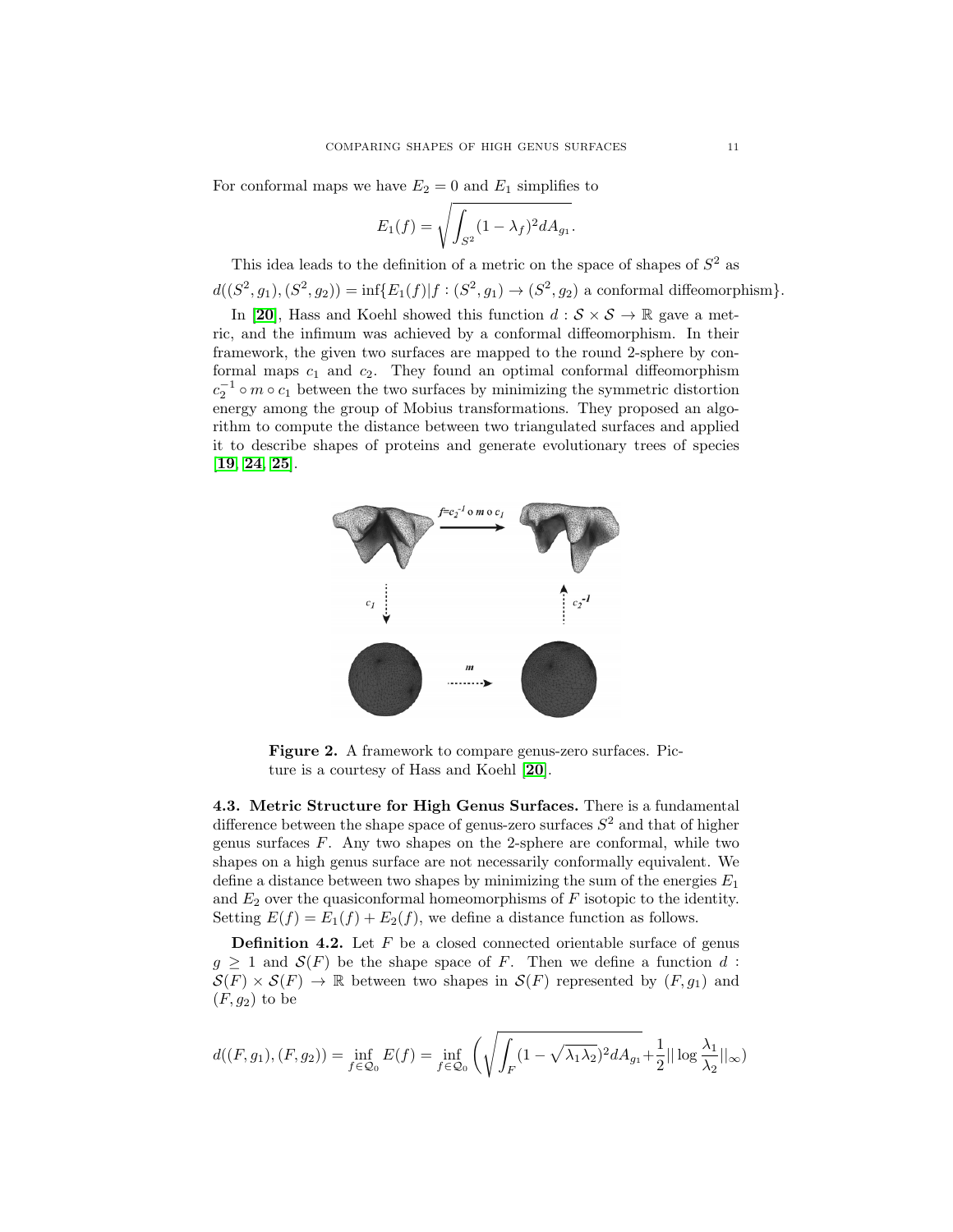where  $\mathcal{Q}_0$  is the space of quasiconformal homeomorphisms from  $(F, g_1)$  to  $(F, g_2)$  isotopic to the identity.

Equivalently, we can use marked surfaces to define this metric on the shape space  $\mathcal{S}(F)$ . Let  $(F_1, \phi_1, g_1)$  and  $(F_2, \phi_2, g_2)$  represent two different shapes of  $F$ , then

$$
d((F_1, \phi_1, g_1), (F_2, \phi_2, g_2)) = \inf_{f \in \mathcal{Q}} \{E(f)\}
$$

where Q is the set of quasiconformal homeomorphisms from  $(F_1, g_1)$  to  $(F_2, g_2)$ isotopic to  $\phi_2 \circ \phi_1^{-1}$ .

In the rest part of this section, we will show that the function  $d$  is a distance function on the shape space  $\mathcal{S}(F)$ , and the energy minimizer is realized by a quasiconformal homeomorphism between two surfaces. We will first prove the existence of the minimizer based on the lower semi-continuity of the energy.

In general, a sequence of homeomorphisms  $f_n$  of a surface may converge to a singular map, such as a constant map. We show that singular maps will not occur for the limit of an energy-minimizing sequence.

Given two hyperbolic surfaces  $(F, \bar{g}_1)$  and  $(F, \bar{g}_2)$ , all K-quasiconformal homeomorphisms between them are equicontinuous. (See Theorem 4.4.1 in [[21](#page-17-19)].) The following lemma shows that this result also holds for K-quasiconformal homeomorphisms between two flat tori. To prove this lemma, we use the extremal length of curve families in the annulus (see e.g. [[12](#page-17-20)]).

**Lemma 4.3.** Let  $f_n : (\mathbb{T}^2, g_1) \to (\mathbb{T}^2, g_2)$  be a family of K-quasiconformal homeomorphisms between two flat tori with unit area. Then the maps  $f_n$  are equicontinuous.

*Proof.* Let J be the injective radius of  $(\mathbb{T}^2, g_1)$ , and  $d_{g_i}(x, y)$  denote the distance between x and y in the metric  $g_i$ , where  $i = 1, 2$ . Then for any  $0 < r < J$ , if  $d_{g_1}(x, y) < r$ , then there exists an embedded annulus A in  $(\mathbb{T}^2, g_1)$  centered at the midpoint of x and y, whose inner radius is  $r/2$  and outer radius is  $J/2$ . Moreover, it separates  $\mathbb{T}^2$  into two components, one of which is a flat disk with radius  $r/2$  containing x and y.

Lift A isometrically to a flat annulus  $\tilde{A}$  in the universal covering  $\mathbb{R}^2$ , and lift x and y to  $\tilde{x}$  and  $\tilde{y}$  contained in the disk bounded by the inner boundary of A. We consider the extremal length  $\lambda(\Gamma)$  of the family of curves  $\Gamma$  in A that separate the two boundary circles of  $\tilde{A}$ , with curves not leaving  $\tilde{A}$ . Then we have (see e.g.  $[12]$  $[12]$  $[12]$ )

$$
\lambda(\Gamma) = \frac{2\pi}{\log(J/r)}.
$$

We also lift  $f_n$  to K-quasiconformal homeomorhisms  $\tilde{f}_n : \mathbb{R}^2 \to \mathbb{R}^2$ . Then by the property of K-quasiconformal homeomorphisms,  $\tilde{f}_n(A)$  are annulus, and if  $\Gamma_1^n = \tilde{f}_n(\Gamma)$ , then the curves in  $\Gamma_1^n$  are contained in  $\tilde{f}_n(A)$  with their extremal length bounded by

$$
\lambda(\Gamma_1^n) \leq K \lambda(\Gamma).
$$

By the definition of the extremal length  $\lambda(\Gamma)$ , notice that the area of  $\tilde{f}_n(A)$  is less than one in the Euclidean metric on  $\mathbb{R}^2$ , so

$$
\lambda(\Gamma_1^n) \ge L^2 \ge 4d^2(\tilde{f}_n(\tilde{x}), \tilde{f}_n(\tilde{y})) = 4d_{g_2}^2(f_n(x), f_n(y)) \quad \forall n,
$$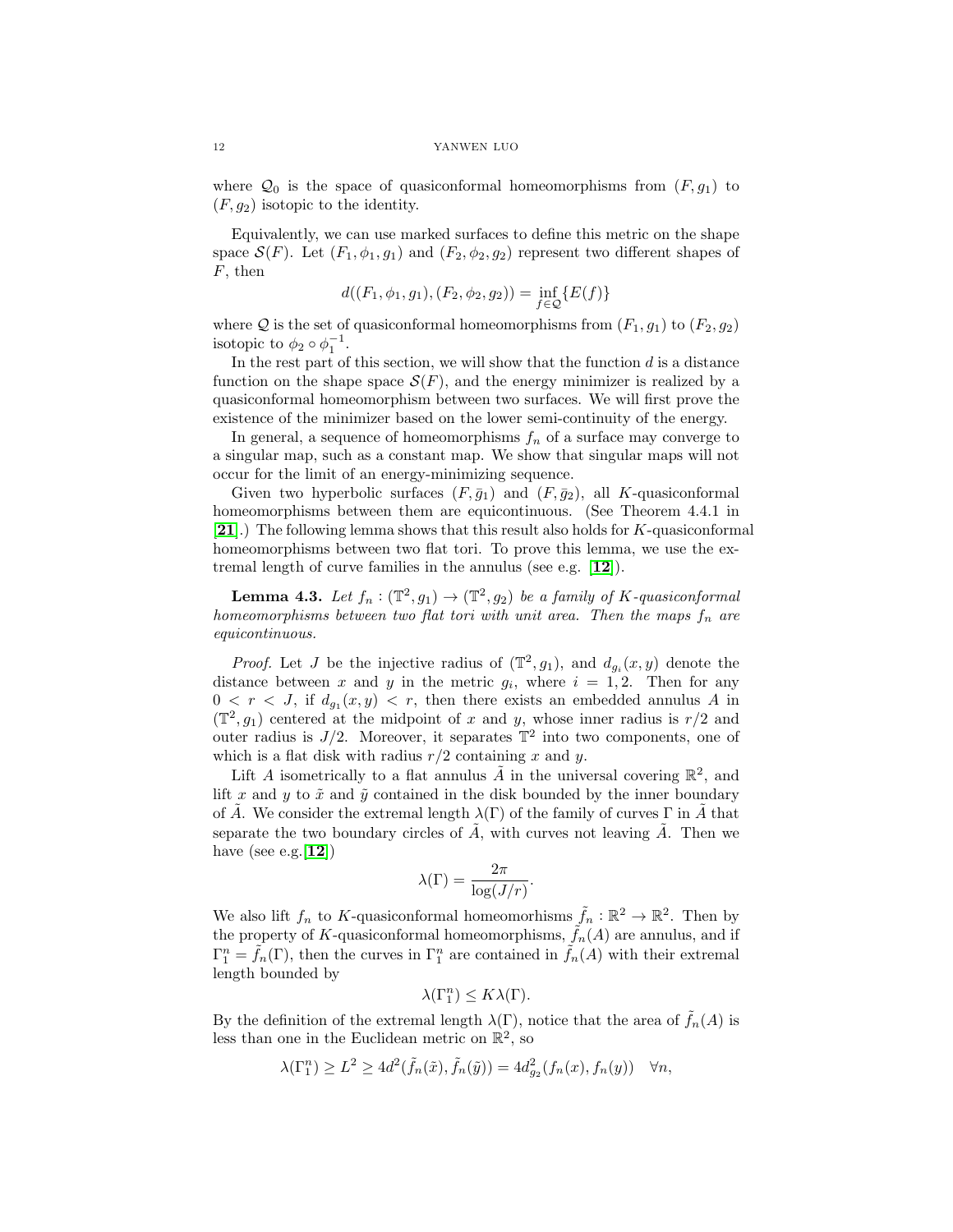where L is the length of the inner boundary curve of  $\tilde{f}_n(A)$ . The second inequality holds because  $\tilde{f}_n$  is a homeomorphism so that  $\tilde{f}_n(\tilde{x})$  and  $f_n(\tilde{y})$  are in the disk bounded by the inner boundary curve of  $f_n(A)$ , and the last equality holds because there exists an isometric project from  $\mathbb{R}^2$  to  $(\mathbb{T}^2, g_2)$ . Then we conclude

$$
d_{g_2}(f_n(x), f_n(y)) \le \sqrt{\frac{\pi K}{2 \log \frac{J}{r}}} \quad \forall n.
$$

Notice that  $d_{g_2}(f(x), f(y)) \to 0$  if  $r \to 0$ . Hence for any  $\epsilon > 0$ , there exists  $r > 0$  such that if  $d_{g_1}(x, y) < r$ , then  $d_{g_2}(f(x), f(y)) < \epsilon$ . Notice that r doesn't depend on  $n$ , hence the maps  $f_n$  are equicontinuous.

q.e.d.

**Theorem 4.4.** Assume F has genus  $g \geq 1$ . Given two metrics  $(F, g_1)$ ,  $(F, q_2)$  representing two shapes in  $\mathcal{S}(F)$ , and an energy-minimizing sequence  $f_n \in \mathcal{Q}_0(F)$  such that  $E(f_n) \to d((F, g_1), (F, g_2))$  as  $n \to \infty$ , there is a subsequence of  $f_n$  converging to a quasiconformal homeomorphism  $f$  such that  $E(f) = d((F, g_1), (F, g_2)).$ 

*Proof.* Since  $E(f_n) \to d((F, g_1), (F, g_2))$ , we assume that  $E(f_n) < K$  for some  $K > 0$ . Then the maps  $f_n$  are K-quasiconformal homeomorphisms on a compact surface F. Then the maps  $f_n$  are equicontinuous and bounded with respect to the corresponding metrics  $\bar{g}_1$  and  $\bar{g}_2$  of constant curvature, and if F is the torus, we normalize  $\bar{g}_1$  and  $\bar{g}_2$  to be metrics with unit area. By Arzela-Ascoli, there exists a subsequence converging uniformly to a continuous map f. To show f is a homeomorphism, notice that the inverses of the maps  $f_n$  are also D-quasi-isometries where  $D$  does not depend on  $n$ . Then the equicontinuity of inverses of  $f_n$  implies that if  $f_n^{-1}(x) = a$  and  $f_n^{-1}(y) = b$ , then

$$
d_{\bar{g}_1}(a,b) = d_{\bar{g}_1}(f_n^{-1}(x), f_n^{-1}(y)) \le C(K) d_{\bar{g}_2}(x,y) = C(K) d_{\bar{g}_2}(f_n(a), f_n(b))
$$

where  $d_{\bar{g}_i}(x, y)$  denotes the distance between x and y in the metric  $\bar{g}_i$  for  $i = 1, 2$ . Taking the limit  $n \to \infty$ , we conclude that f is injective. Then f is a continuous injection from a compact 2-manifold to a connected 2-manifold, so it is a homeomorphism by the properness of  $f$  and the theorem of invariance of domain. (see e.g.  $[27]$  $[27]$  $[27]$ ).

Replace  $f_n$  by a convergent subsequence and we have  $f_n \to f$  uniformly where  $f$  is a homeomorphism. For the limit map  $f$ , notice that its energy is given by

$$
E(f) = \sqrt{\int_F (1 - \sqrt{J_f})^2 dA_{g_1}} + \frac{1}{2} \log K_f
$$

where  $J_f$  is the Jacobian of f and  $K_f$  is the maximal dilatation of f. The lower semicontinuity property of the maximal dilatations for quasiconformal maps [[2](#page-16-1)] gives

$$
K_f \le \liminf_{n \to \infty} K_{f_n}.
$$

Next we will show that by taking a further subsequence of  $f_n$ , we have

$$
\int_F (1 - \sqrt{J_f})^2 dA_{g_1} = \lim_{n \to \infty} \int_F (1 - \sqrt{J_{f_n}})^2 dA_{g_1}.
$$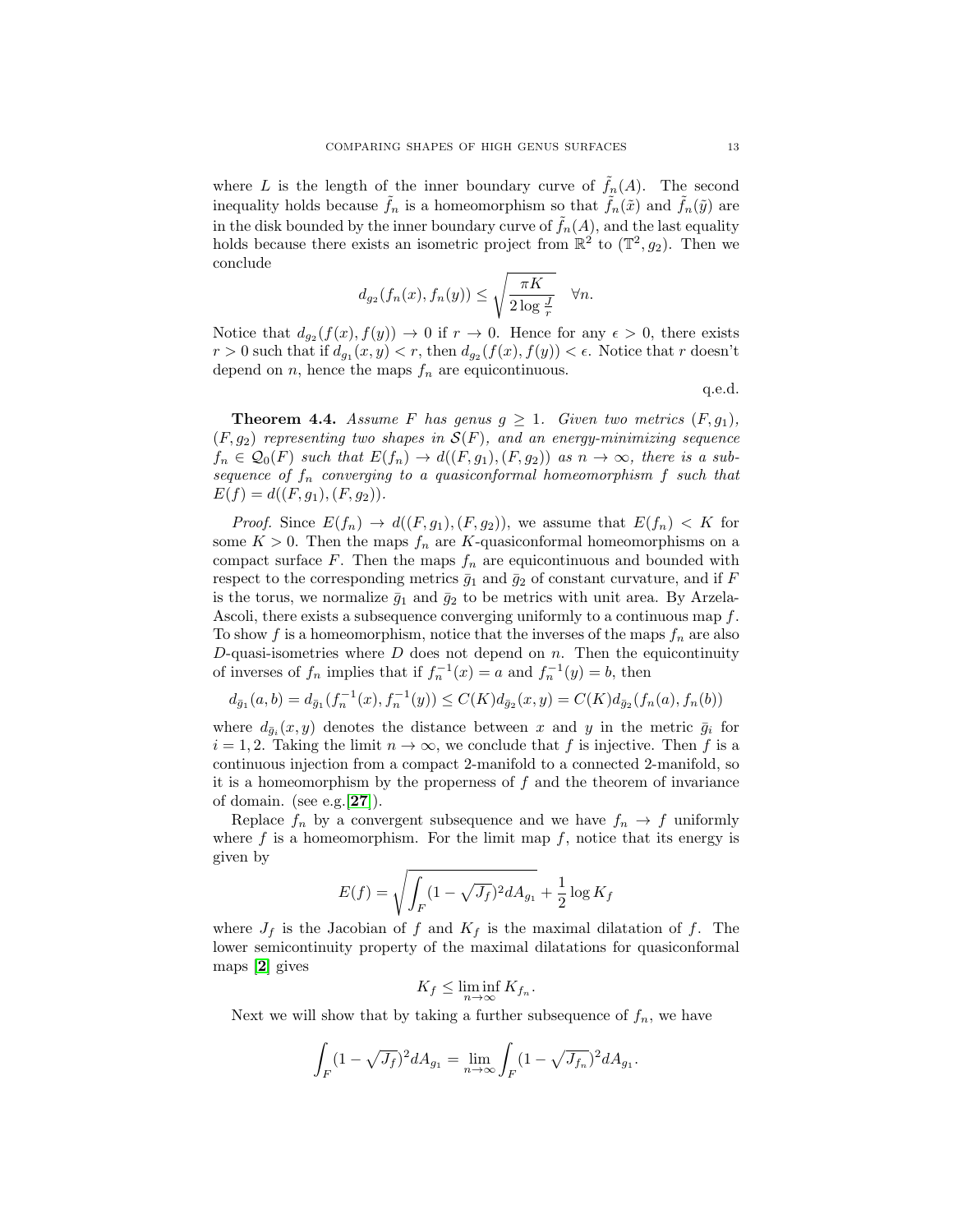Notice that this term has the following decomposition;

$$
\int_{F} (1 - \sqrt{J_{f_n}})^2 dA_{g_1} = \int_{F} dA_{g_1} + \int_{F} J_{f_n} dA_{g_1} - 2 \int_{F} \sqrt{J_{f_n}}
$$
  
= Area((F, g\_1)) + Area((F, g\_2)) - 2 \int\_{F} \sqrt{J\_{f\_n}},

where  $Area((F, g))$  is the area of the surface F with respect to metric g. Similarly we have

$$
\int_F (1 - \sqrt{J_f})^2 dA_{g_1} = Area((F, g_1)) + Area((F, g_2)) - 2 \int_F \sqrt{J_f}.
$$

Consider  $\sqrt{J_{f_n}}$  as an element in the function space on  $(F, g_1)$  with  $L^2$  norm. The area of  $(F, g_2)$  gives a uniform bound;

$$
\int_{F} (\sqrt{J_{f_n}})^2 dA_{g_1} = Area((F, g_2)) = \int_{F} (\sqrt{J_f})^2 dA_{g_1}
$$

The unit closed ball in the function space on  $(F, g_1)$  with  $L^2$  norm is weakly sequentially compact, so we have a subsequence of  $f_n$ , denoted again by  $f_n$ such that  $\sqrt{J_{f_n}}$  converges weakly to  $\sqrt{J_f}$ . Since  $(F, g_1)$  is compact, constant functions are in this function space, hence

$$
\lim_{n \to \infty} \int_F \sqrt{J_{f_n}} \cdot 1 dA_{g_1} = \int_F \sqrt{J_f} \cdot 1 dA_{g_1}.
$$

Thus, we have

$$
E(f) \le \liminf_{n \to \infty} E(f_n) = d((F, g_1), (F, g_2)).
$$

Since f is a quasiconformal homeomorphsim,  $E(f) \geq d((F, g_1), (F, g_2))$ , hence

$$
E(f) = d((F, g_1), (F, g_2)).
$$

q.e.d.

.

We are ready to check that d satisfies the conditions for a distance function.

**Theorem 4.5.** Let  $F$  be a closed orientable connected surface of genus  $g \geq 1$ . The function d induces a metric on the space of shapes  $\mathcal{S}(F)$ .

*Proof.* To show the function  $d$  is a metric, we need to check that for any three metrics  $(F, g_1)$ ,  $(F, g_2)$ , and  $(F, g_3)$ , we have

- (1)  $d((F, g_1), (F, g_2)) \geq 0;$
- (2)  $d((F, g_1), (F, g_2)) = 0$  if and only if  $g_1$  and  $g_2$  are isometric by a diffeomorphism isotopic to the identity;
- (3)  $d((F, g_1), (F, g_2)) = d((F, g_2), (F, g_1));$
- (4)  $d((F, g_1), (F, g_3)) \leq d((F, g_1), (F, g_2)) + d((F, g_3), (F, g_2)).$

The first property is immediate. If two surfaces are isometric, both singular values of the differential are one at every point on the surface, hence the distance is zero. If  $d((F, g_1), (F, g_2)) = 0$ , by Theorem 4.4, there exists a quasiconformal  $f$  homeomorphism realizing this energy, then  $f$  is a 1-quasiconformal homeomorphism, hence is a conformal. Moreover, the area distortion is zero, so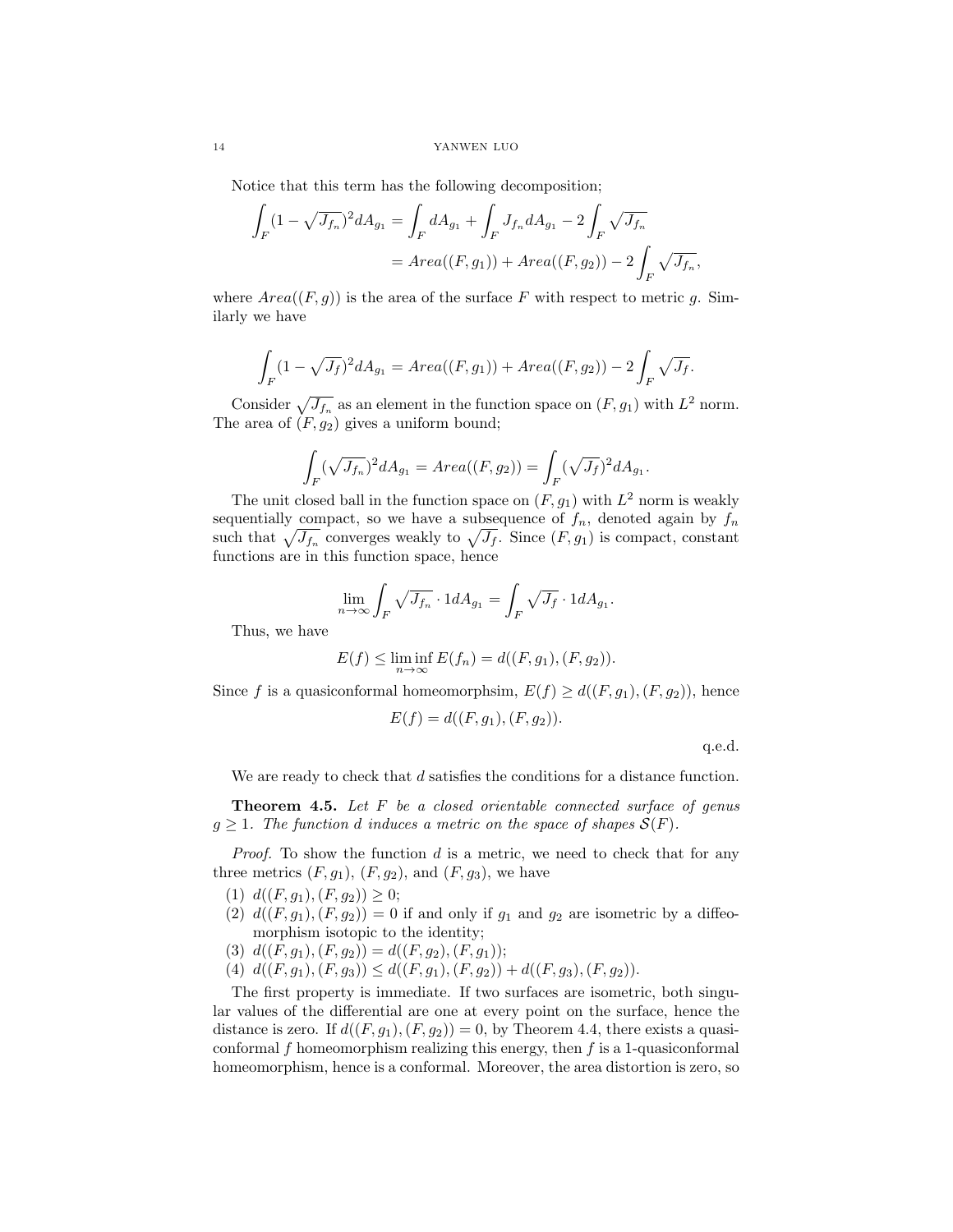it is an isometry isotopic to the identity, which means that  $g_1$  and  $g_2$  represent the same equivalence class in  $\mathcal{S}(F)$ .

The symmetry property follows from  $E_1(f) = E_1(f^{-1})$  and  $E_2(f) = E_2(f^{-1})$ . By a similar computation in  $[20]$  $[20]$  $[20]$ , we have

$$
E_1(f^{-1}) = \sqrt{\int_F (1 - \sqrt{\frac{1}{\lambda_1 \lambda_2}})^2 dA_{g_2}} = \sqrt{\int_F (1 - \sqrt{\frac{1}{\lambda_1 \lambda_2}})^2 \lambda_1 \lambda_2 dA_{g_1}}
$$
  
=  $\sqrt{\int_F (1 - \sqrt{\lambda_1 \lambda_2})^2 dA_{g_1}} = E_1(f).$ 

The singular values of  $f^{-1}$  are  $1/\lambda_1$  and  $1/\lambda_2$ , so the symmetry of  $E_2$  is immediate.

To show the triangle inequality, set  $f : (F, g_1) \to (F, g_2)$  and  $g : (F, g_2) \to$  $(F, g_3)$ , and we show that

$$
E_1(g \circ f) \le E_1(g) + E_1(f).
$$

Let the singular values of f, g, and  $g \circ f$  be  $\lambda_1$  and  $\lambda_2$ ,  $\mu_1$  and  $\mu_2$ ,  $\sigma_1$  and  $\sigma_2$ respectively. Then by a similar computation in [[20](#page-17-2)], we have

$$
(E_1(g) + E_1(f))^2 = \int_F (1 - \sqrt{\lambda_1 \lambda_2})^2 dA_{g_1} + \int_F (1 - \sqrt{\mu_1 \mu_2})^2 dA_{g_2}
$$

$$
+ 2\sqrt{\int_F (1 - \sqrt{\lambda_1 \lambda_2})^2 dA_{g_1} \int_F (1 - \sqrt{\mu_1 \mu_2})^2 dA_{g_2}}.
$$

Notice that  $dA_{g_2} = \lambda_1 \lambda_2 dA_{g_1}$ , then by the Cauchy-Schwarz inequality, we have

$$
\sqrt{\int_F (1 - \sqrt{\lambda_1 \lambda_2})^2 dA_{g_1} \int_F (1 - \sqrt{\mu_1 \mu_2})^2 dA_{g_2}}
$$
  
= 
$$
\sqrt{\int_F (1 - \sqrt{\lambda_1 \lambda_2})^2 dA_{g_1} \int_F (1 - \sqrt{\mu_1 \mu_2})^2 \lambda_1 \lambda_2 dA_{g_1}}
$$
  

$$
\ge \int_F (1 - \sqrt{\lambda_1 \lambda_2}) (1 - \sqrt{\mu_1 \mu_2}) \sqrt{\lambda_1 \lambda_2} dA_{g_1}.
$$

Hence

$$
(E_1(g) + E_1(f))^2 \ge \int_F (1 - \sqrt{\lambda_1 \lambda_2})^2 + (1 - \sqrt{\mu_1 \mu_2})^2 \lambda_1 \lambda_2
$$
  
+ 2(1 - \sqrt{\lambda\_1 \lambda\_2})(1 - \sqrt{\mu\_1 \mu\_2}) \sqrt{\lambda\_1 \lambda\_2} dA\_{g\_1}  
= 
$$
\int_F ((1 - \sqrt{\lambda_1 \lambda_2}) + \sqrt{\lambda_1 \lambda_2} (1 - \sqrt{\mu_1 \mu_2}))^2 dA_{g_1}
$$
  
= 
$$
\int_F (1 - \sqrt{\lambda_1 \lambda_2 \mu_1 \mu_2})^2 dA_{g_1}.
$$

Since  $\sigma_1\sigma_2=J_{g\circ f}=J_fJ_g=\lambda_1\lambda_2\mu_1\mu_2,$  it follows that

$$
(E_1(g) + E_1(f))^2 \ge (E_1(g \circ f))^2.
$$

To prove the second part of the inequality, namely  $E_2(g \circ f) \leq E_2(g) + E_2(f)$ , we assume that  $\lambda_1 \geq \lambda_2$ ,  $\mu_1 \geq \mu_2$ , and  $\sigma_1 \geq \sigma_2$  for simplicity. Notice that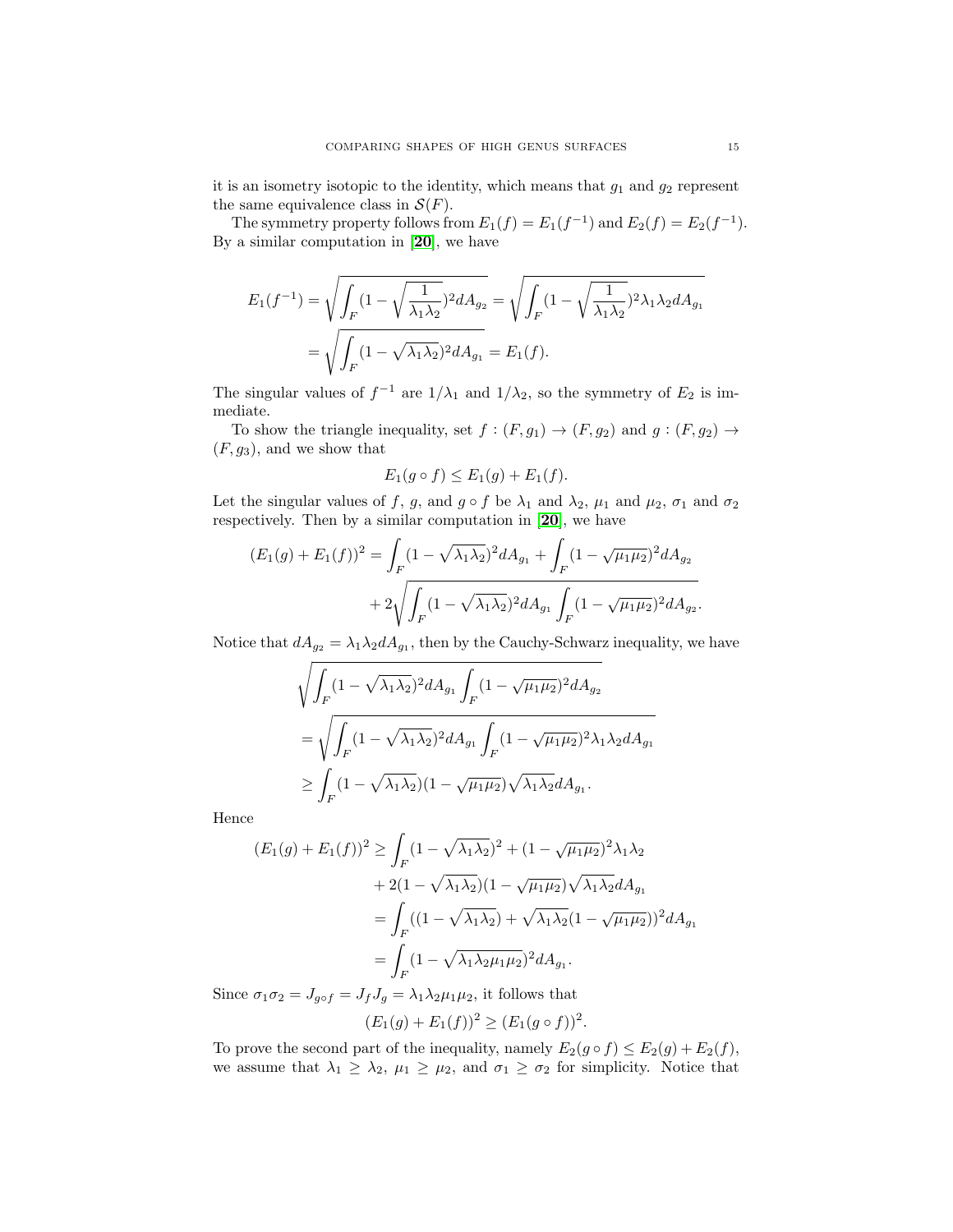the larger singular value is the 2-norm for the differential  $df_p$ , and the smaller singular value is the reciprocal of the 2-norm of the inverse of  $df_p$ . The larger singular value of the composition  $g \circ f$  is bounded by

$$
\sigma_1(p) = ||d(g \circ f)_p||_2 = ||dg_{f(p)} \circ df_p||_2 \le ||df_p||_2 ||dg_{f(p)}||_2 = \lambda_1(p)\mu_1(p).
$$

Similarly for the inverse, we have

$$
\frac{1}{\sigma_2(p)}=||d(f\circ g)_p^{-1}||_2=||df_p^{-1}\circ dg_{f(p)}^{-1}||_2\leq ||df_p^{-1}||_2||dg_{f(p)}^{-1}||_2=\frac{1}{\lambda_2(p)\mu_2(p)}.
$$

Hence we have

$$
0 < \lambda_2 \mu_2 \le \sigma_2 \le \sigma_1 \le \lambda_1 \mu_1.
$$

Therefore

$$
E_2(f) + E_2(g) = \frac{1}{2} ||\log \frac{\lambda_1}{\lambda_2}||_{\infty} + \frac{1}{2} ||\log \frac{\mu_1}{\mu_2}||_{\infty} \ge \frac{1}{2} ||\log \frac{\lambda_1}{\lambda_2} + \log \frac{\mu_1}{\mu_2}||_{\infty}
$$
  
=  $\frac{1}{2} ||\log \frac{\lambda_1 \mu_1}{\lambda_2 \mu_2}||_{\infty} \ge \frac{1}{2} ||\log \frac{\sigma_1}{\sigma_2}||_{\infty} = E_2(g \circ f).$ 

Therefore we show that

$$
E(f) + E(g) \ge E(g \circ f).
$$

To pass to the infimum, we choose  $f_n : (F, g_1) \to (F, g_2)$  and  $g_n : (F, g_2) \to$  $(F, g_3)$  in  $\mathcal{Q}_0$  such that

$$
\lim_{n \to \infty} E(f_n) = d((F, g_1), (F, g_2)) \text{ and } \lim_{n \to \infty} E(g_n) = d((F, g_2), (F, g_3)).
$$

Then we have

$$
E(f_n) + E(g_n) \ge E(g_n \circ f_n) \ge d((F, g_1), (F, g_3)).
$$

Taking the limit as  $n \to \infty$  we have

$$
d((F, g_1), (F, g_2)) + d((F, g_2), (F, g_3)) \ge d((F, g_1), (F, g_3)).
$$

The last thing to check is that the metric d is well-defined on the shape space. Assume  $g_1$  and  $\tilde{g}_1$  represent the same shape, and  $g_2$  and  $\tilde{g}_2$  represent another shape. Then we have an isometry  $i_1 : (F, g_1) \to (F, \tilde{g}_1)$  isotopic to the identity and another isometry  $i_2 : (F, g_2) \rightarrow (F, \tilde{g}_2)$  isotopic to the identity. Given  $f:(F, g_1) \to (F, g_2)$ , consider the map  $\tilde{f}:(F, \tilde{g}_1) \to (F, \tilde{g}_2)$  defined as

$$
\tilde{f} = i_2 \circ f \circ i_1^{-1}.
$$

Since  $i_1$  and  $i_2$  are isometries, they will not change the singular values, so the singular values of  $\tilde{f}$  are given by  $\tilde{\lambda}_1(p) = \lambda_1(i_1^{-1}(p))$  and  $\tilde{\lambda}_2(p) = \lambda_2(i_1^{-1}(p)).$ An isometry also preserves the area, so  $dA_{\tilde{g}_1} = dA_{g_1}$ . Hence we have

$$
E_1(\tilde{f}) = \sqrt{\int_F (1 - \sqrt{\tilde{\lambda}_1(p)\tilde{\lambda}_2(p)})^2 dA_{\tilde{g}_1}}
$$
  
= 
$$
\sqrt{\int_F (1 - \sqrt{\lambda_1(i_1^{-1}(p))\lambda_2(i_1^{-1}(p))})^2 dA_{g_1}} = E_1(f).
$$

and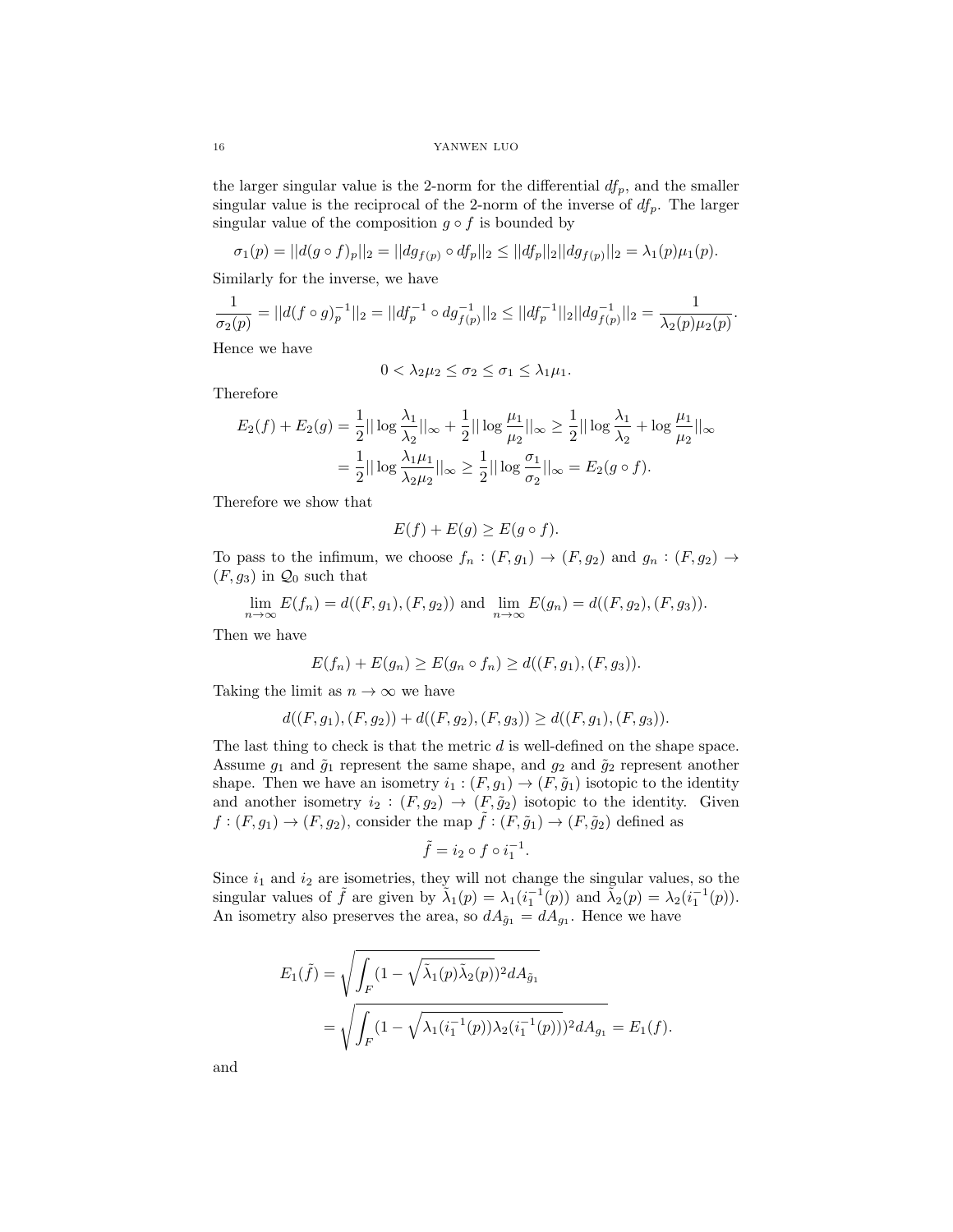$$
E_2(\tilde{f}) = \frac{1}{2} || \log \frac{\tilde{\lambda}_1}{\tilde{\lambda}_2} ||_{\infty} = \frac{1}{2} || \log \frac{\lambda_1}{\lambda_2} ||_{\infty} = E_2(f).
$$

Hence we have

$$
E(\tilde{f}) = E(f).
$$

Since  $i_1$  and  $i_2$  are isotopic to the identity,  $f \in \mathcal{Q}_0$  if and only if  $\tilde{f} \in \mathcal{Q}_0$ . Taking the infimum over  $f \in \mathcal{Q}_0$ , we conclude that

$$
d((F, g_1), (F, g_2)) = d((F, \tilde{g}_1), (F, \tilde{g}_2)).
$$

Hence  $d$  is a well-defined metric on  $S$ .  $q.e.d.$ 

Notice that if we restrict the metric to  $\mathcal{T}$ , then d will be the Teichmüller metric.

It is not clear whether the minimizer is unique between two general surfaces. In the special case where both surfaces  $(F, g_1)$  and  $(F, g_2)$  are flat tori with unit area, the minimizers are given by affine maps, because affine maps coincide with Teichmüller maps on flat tori with unit area, and the Jacobians of affine maps are constant. This forces the Jacobians to be the constant  $J \equiv 1$  on F. If we fix one point p on F, then there is a unique affine map fixing p realizing the infimum of the energy.

#### 5. Conclusion and Further Work

We have described a new metric structure on the shape space of a highgenus surface. We first define the shape space of a surface and establish its connections with the Teichmüller space. Then we introduce an energy for quasiconformal maps as a measurement of distortion, and define a distance function on the shape space by minimizing this energy among all the quasiconformal homeomorphisms in a given homotopy class of maps between two given shapes. We prove that the minimizer of this energy is a quasiconformal homeomorphism, which produces an optimal correspondence between two shapes.

In the future, we will design an algorithm to compute the distance between two shapes represented by triangulated surfaces. The framework of the algorithm in [[28](#page-18-0), [29](#page-18-1), [38](#page-18-2)] can be adapted to our case. Also, the uniqueness of the energy-minimizing map is open.

## 6. Acknowledge

The author would like to thank his advisors, Joel Hass and Patrice Koehl, for suggesting this problem and constant discussions and encouragement.

### References

- <span id="page-16-0"></span>[1] Martin Bauer, Martins Bruveris, and Peter W Michor, Overview of the geometries of shape spaces and diffeomorphism groups, Journal of Mathematical Imaging and Vision 50 (2014), no. 1-2, 60–97.
- <span id="page-16-1"></span>[2] Bogdan Bojarski, Vladimir Gutlyanskii, Olli Martio, and Vladimir Ryazanov, Infinitesimal geometry of quasiconformal and bi-lipschitz mappings in the plane, 2013.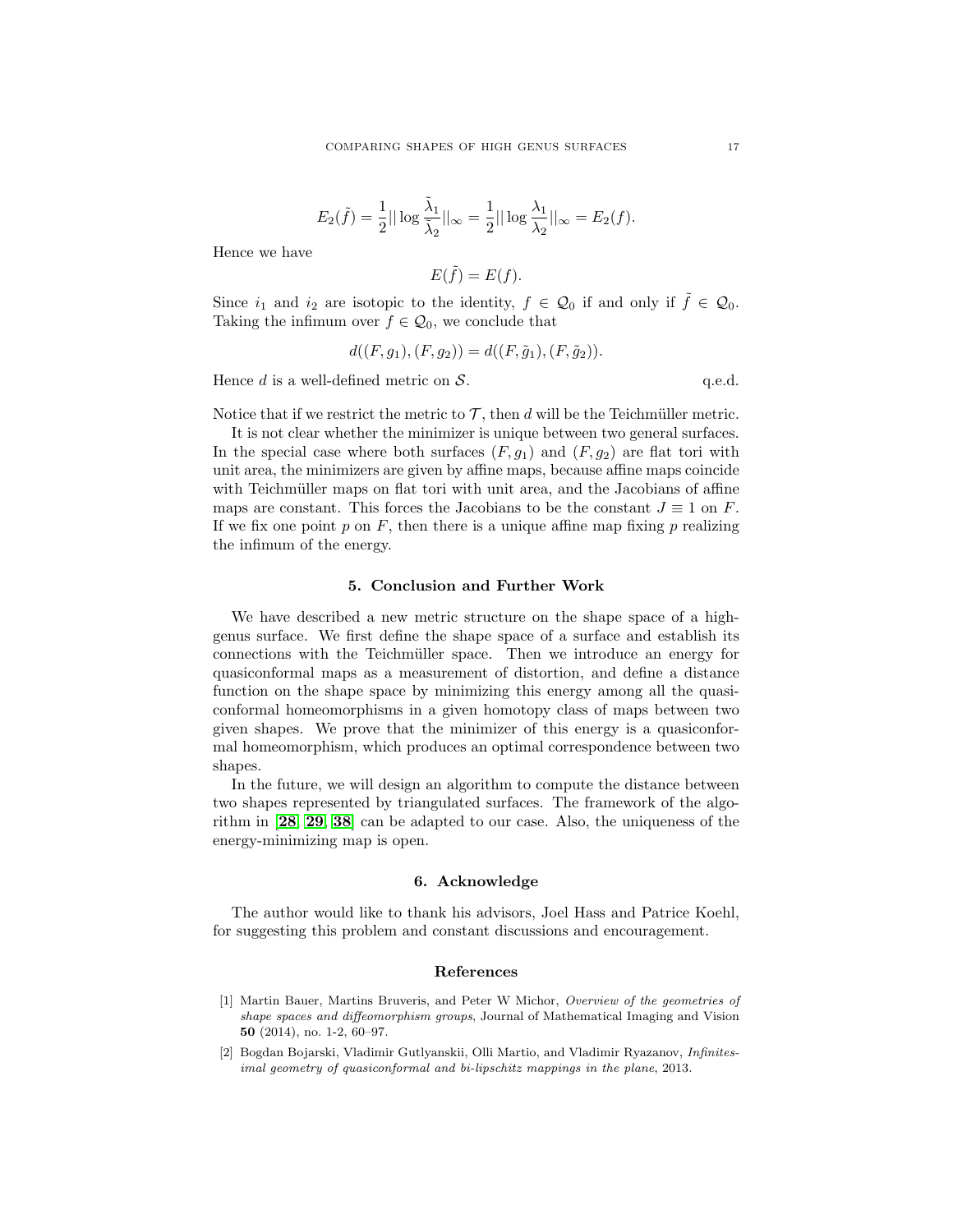- <span id="page-17-16"></span>[3] Brian Clarke, The metric geometry of the manifold of riemannian metrics over a closed manifold, Calculus of Variations and Partial Differential Equations 39 (2010), no. 3-4, 533–545.
- <span id="page-17-8"></span>[4] Jean-Michel Coron and Frédéric Helein, Harmonic diffeomorphisms, minimizing harmonic maps and rotational symmetry, Compositio mathematica  $69$  (1989), no. 2, 175– 228.
- <span id="page-17-6"></span>[5] Peter Duren, Harmonic mappings in the plane, vol. 156, Cambridge university press, 2004.
- <span id="page-17-15"></span>[6] Clifford J Earle, James Eells, et al., A fibre bundle description of teichmüller theory, Journal of Differential Geometry 3 (1969), no. 1-2, 19–43.
- <span id="page-17-13"></span>[7] David Gregory Ebin, On the space of riemannian metrics, Ph.D. thesis, Massachusetts Institute of Technology, 1967.
- <span id="page-17-5"></span>[8] James Eells and Joseph H Sampson, Harmonic mappings of riemannian manifolds, American journal of mathematics 86 (1964), no. 1, 109–160.
- <span id="page-17-12"></span>[9] Benson Farb and Dan Margalit, A primer on mapping class groups (pms-49), Princeton University Press, 2011.
- <span id="page-17-17"></span>[10] Arthur E Fischer and Jerrold E Marsden, The manifold of conformally equivalent metrics, Canadian Journal of Mathematics  $29$  (1977), no. 1, 193–209.
- <span id="page-17-14"></span>[11] Arthur E Fischer and Anthony J Tromba, On a purely "riemannian" proof of the structure and dimension of the unramified moduli space of a compact riemann surface, Mathematische Annalen 267 (1984), no. 3, 311–345.
- <span id="page-17-20"></span>[12] Alastair Fletcher and Vladimir Markovic, Quasiconformal maps and teichmüller theory, no. 11, Oxford University Press on Demand, 2007.
- <span id="page-17-3"></span>[13] Michael S Floater and Kai Hormann, Surface parameterization: a tutorial and survey, Advances in multiresolution for geometric modelling, Springer, 2005, pp. 157–186.
- <span id="page-17-0"></span>[14] Craig Gotsman, Xianfeng Gu, and Alla Sheffer, Fundamentals of spherical parameterization for 3d meshes, ACM Transactions on Graphics (TOG), vol. 22, ACM, 2003, pp. 358–363.
- <span id="page-17-11"></span>[15] David Gu, Feng Luo, and Tianqi Wu, Convergence of discrete conformal geometry and computation of uniformization maps, Asian Journal of Mathematics 23 (2019), no. 1, 21–34.
- <span id="page-17-10"></span>[16] Xianfeng Gu, Ren Guo, Feng Luo, Jian Sun, and Tianqi Wu, A discrete uniformization theorem for polyhedral surfaces ii, Journal of differential geometry  $109$  (2018), no. 3, 431–466.
- <span id="page-17-1"></span>[17] Xianfeng Gu, Yalin Wang, Tony F Chan, Paul M Thompson, and Shing-Tung Yau, Genus zero surface conformal mapping and its application to brain surface mapping, IEEE transactions on medical imaging 23 (2004), no. 8, 949–958.
- <span id="page-17-9"></span>[18] Xianfeng David Gu, Feng Luo, Jian Sun, and Tianqi Wu, A discrete uniformization theorem for polyhedral surfaces, Journal of Differential Geometry 109 (2018), no. 2, 223–256.
- <span id="page-17-18"></span>[19] Joel Hass and Patrice Koehl, How round is a protein? exploring protein structures for globularity using conformal mapping, Frontiers in molecular biosciences 1 (2014), 26.
- <span id="page-17-2"></span>[20] \_\_\_\_, *Comparing shapes of genus-zero surfaces*, Journal of Applied and Computational Topology 1 (2017), no. 1, 57–87.
- <span id="page-17-19"></span>[21] JH Hubbard and JH Hubbard, Teichmüller theory and applications to geometry, topology and dynamics, volume i: Teichmüller theory, (2006).
- <span id="page-17-4"></span> $[22]$  Yoichi Imayoshi and Masahiko Taniguchi, An introduction to teichmüller spaces, Springer Science & Business Media, 2012.
- <span id="page-17-7"></span>[23] Jürgen Jost and Richard Schoen, On the existence of harmonic diffeomorphisms between surfaces, Inventiones mathematicae 66 (1982), no. 2, 353–359.